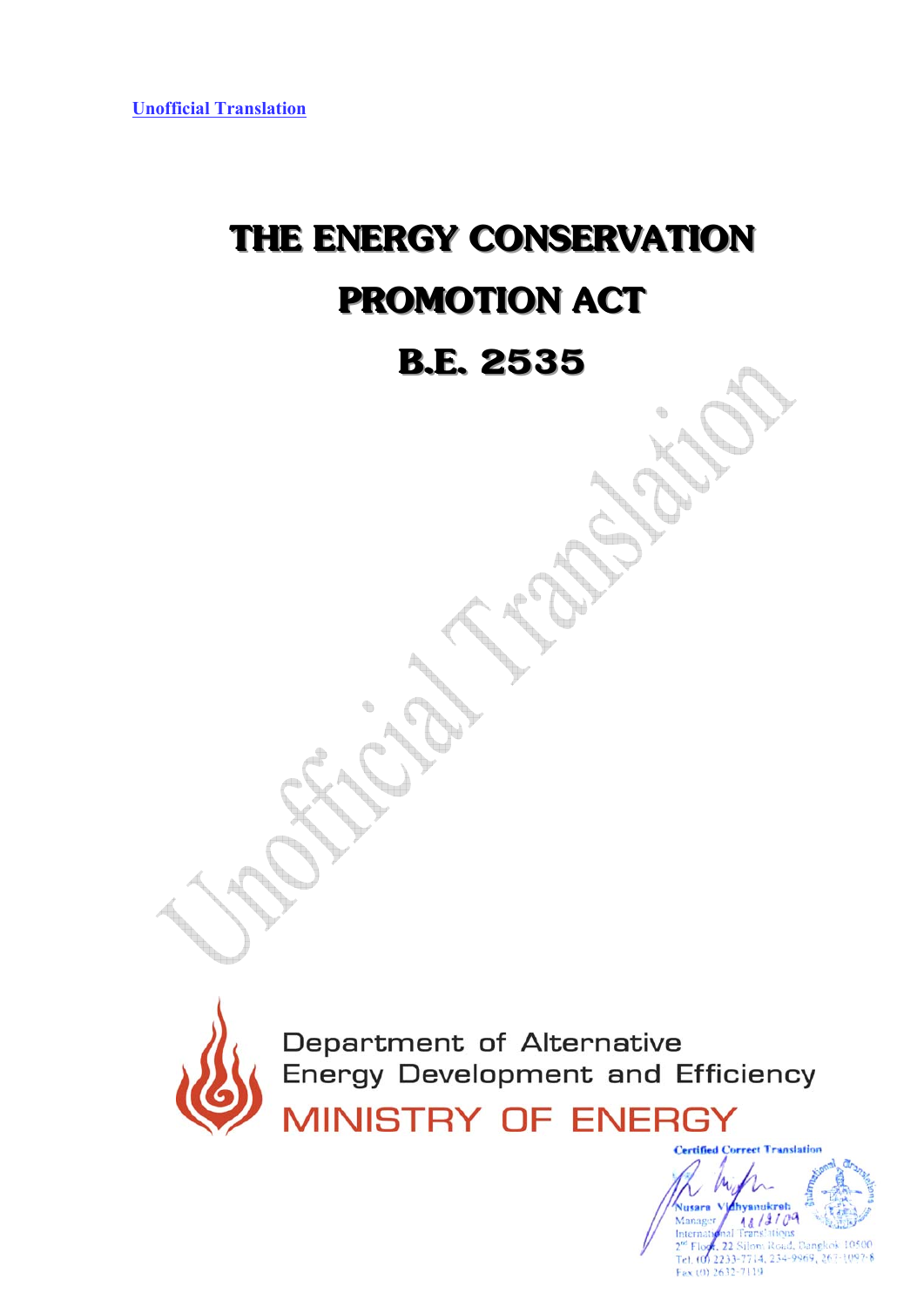# **THE ENERGY CONSERVATION PROMOTION ACT**

## **B.E. 2535**

© 2009, the Department of Alternative Energy Development and Efficiency (www.dede.go.th) Translated by Direction Plan. Co.,ltd. (www.Directionplan.org) **Remark:** Reference to Thai legislation in any jurisdiction shall be made to the Thai version only. This translation has been made so as to establish correct understanding about this Act to the foreigners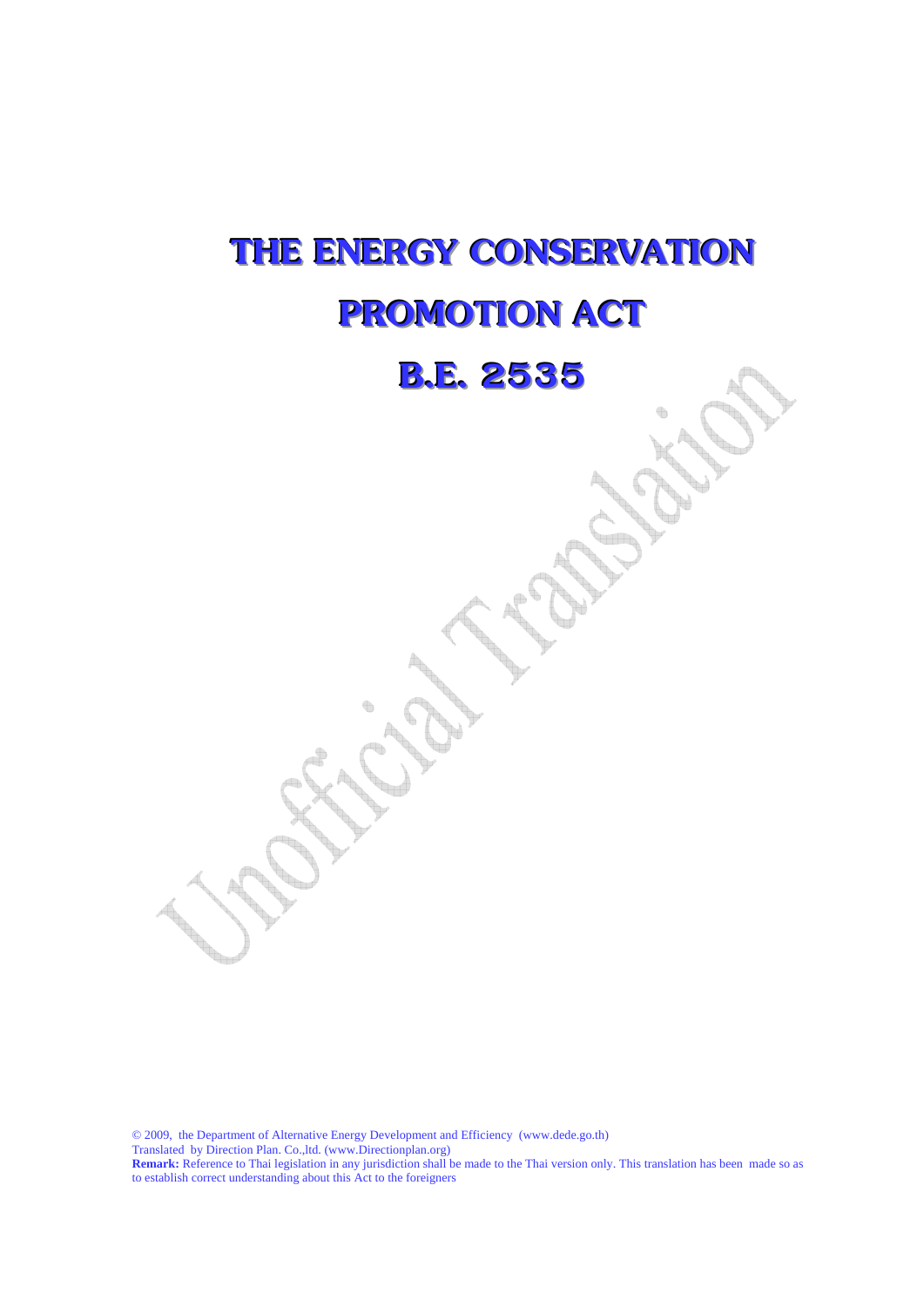

|                   | The Energy Conservation Promotion Act, B.E.2535<br>The Energy Conservation Promotion Act, B.E.2535 | 1  |
|-------------------|----------------------------------------------------------------------------------------------------|----|
| <b>Division 1</b> |                                                                                                    | 4  |
| <b>Division 2</b> | Energy Conservation in Buildings<br><u>Energy Conservation</u> in Buildings                        | 6  |
| <b>Division 3</b> | <b>Energy Conservation in Machine or Equipment and Promotion</b>                                   |    |
|                   | of use of Material or Equipment for Energy Conservation                                            | 8  |
| <b>Division 4</b> | <b>Fund For Promotion Energy Conservation_</b>                                                     | 9  |
| Division 5        | <b>Measures for Promotion and Assistance</b>                                                       | 15 |
| Division 6        |                                                                                                    | 16 |
| <b>Division 7</b> |                                                                                                    | 18 |
| <b>Division 8</b> | Appeals                                                                                            | 20 |
| <b>Division 9</b> | Punishment_                                                                                        | 20 |
|                   |                                                                                                    |    |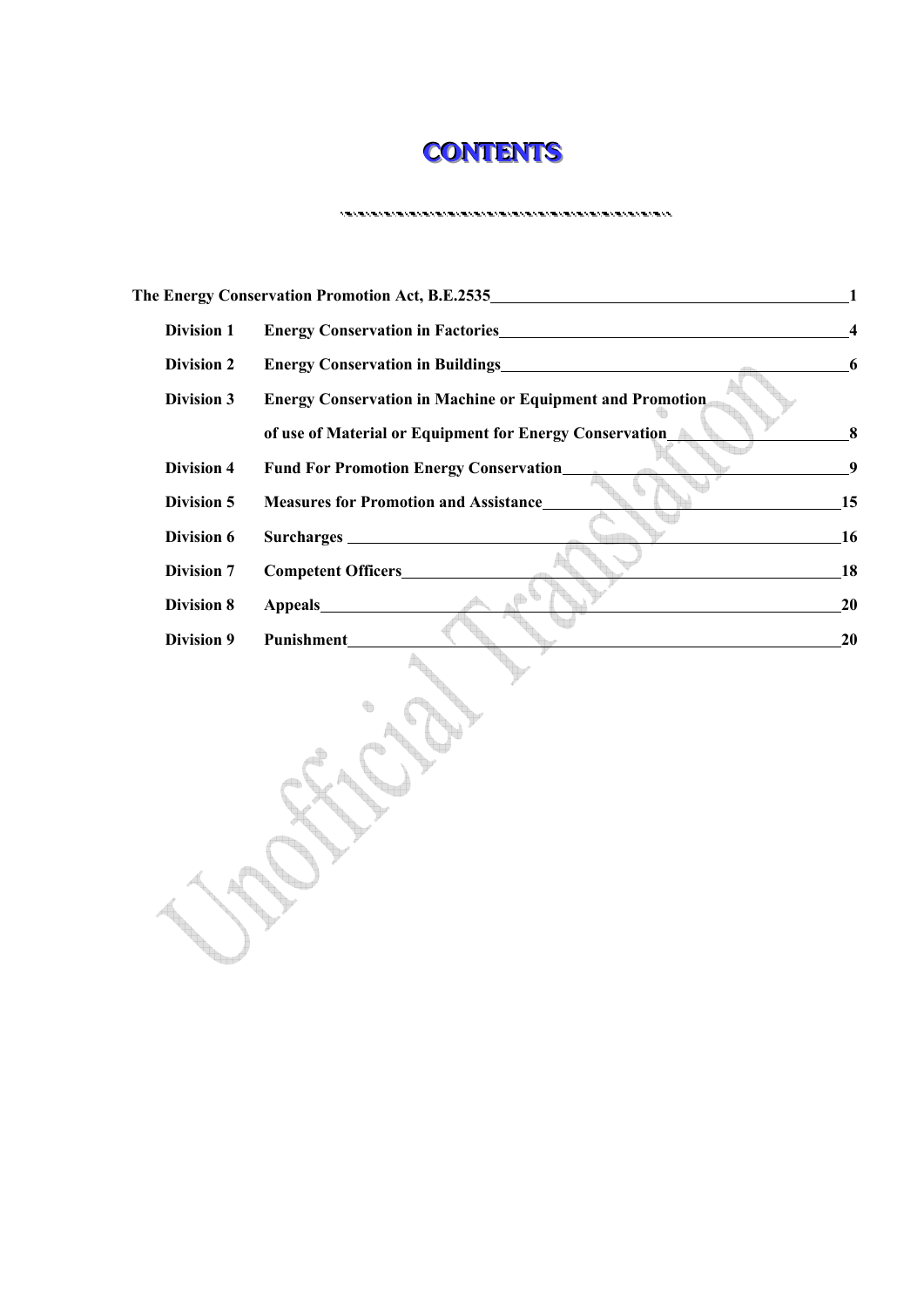#### **THE ENERGY CONSERVATION PROMOTION ACT,**

#### **B.E. 2535**

## **BHUMIBOL ADULYADEJ REX.**  Given on the 2<sup>nd</sup> day of April proclaim B.E. 2535 Being the 47<sup>th</sup> year of the Present Reign

His Majesty King Bhumibol Adulyadej has been graciously pleased to proclaim that Whereas it is deemed appropriate to enact an Energy Conservation Promotion law, His Majesty the King, by and with the advice and consent of the National Assembly in the capacity as Parliament, is graciously pleased to enact an Act as follows:

**Section 1:** This Act is called **" Energy Conservation Promotion Act, B.E.2535".** 

**Section 2<sup>1</sup>**: This Act shall come into force on the day following the date of its publication in the Government Gazette.

**Section 3:** In this Act,

 **"Energy"** means ability to ability to perform work that is inherent in the sources that may provide work, consisting of renewable energy and non renewable energy, and includes sources that may provide work such as fuels, heat, and electricity

 **"Renewable Energy"** includes energy obtained from sources such as: wood, firewood, paddy husk, bagasse. biomass, hydro power, solar power, geothermal power, wind power,waves and tides.

 **"Non-Renewable Energy"** includes energy from sources such as: coal, oil shale, tar sands, crude oil, oil, natural gas, and nuclear power.

<sup>1</sup> Government Gazette Volume 109 / Part 33 A / Page 1/2 April 1992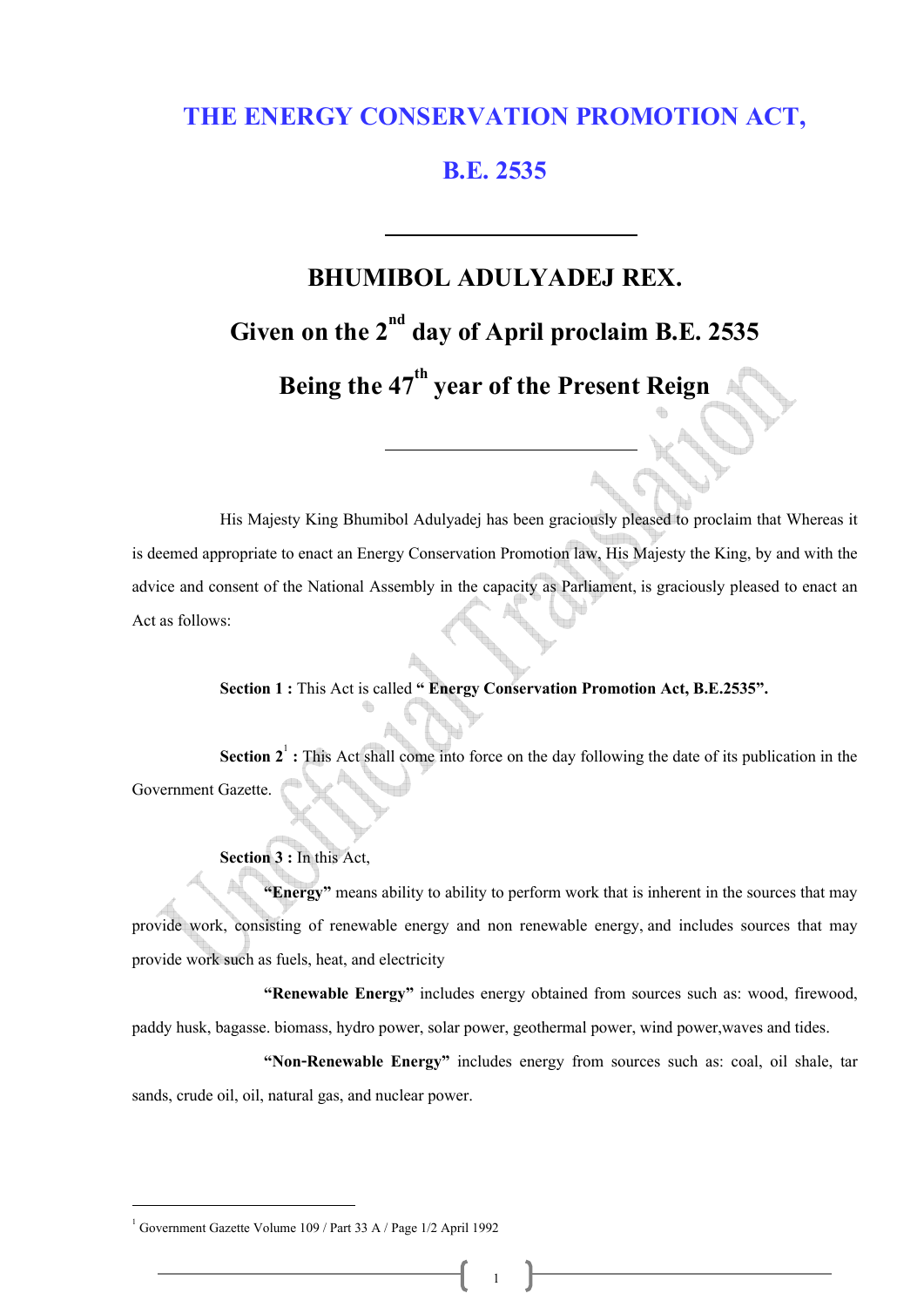**"Fuels"** includes: coal, oil shale, tar sands, oil, natural gas, fuel gas, synfuels, wood, firewood, paddy husk, bagasse, garbage, and other materials designated in the Government Gazette by the National Energy Policy Council.

 **"Petroleum"** means gas, gasoline, fuel for aircraft, kerosene, diesel oil, fuel oil, and other oils similar to the above-mentioned and other petroleum products de signated in the Government Gazette by the National Energy Policy Council.

 **"Gas"** means liquefied petroleum gas used for cooking, or liquefied hydrocarbon gases, i.e. propane, propylene, normal butane, iso-butane and butylenes, each of, or a combination of these gases.

 **"Refinery**" means a petroleum refinery, a place where petroleum products are produced and sold. The term also includes a gas separation plant, and petro-chemical and solvent plants

 **"The National Energy Policy Council"** means the National Energy Policy Council under the National Energy Policy Council Act.

**"Energy conservation"** means to produce and use energy efficiently and economically.

**"Inspect"** means survey, audit and collect data.

**"Factory"** means a factory under the laws governing factories.

 **"Factory Owner"** includes those who are responsible for the management of the factory.

**"Building"** means a building under the Building Code.

**"Fund"** means fund for promotion of energy conservation.

 **"Fund Committee"** means the Committee of the Fund for promotion of energy conservation.

 **"Competent officer"** means an officer appointed by the Minister for the execution of work under this Act.

 **"Director General"** means the Director General of the Department of Alternative Energy Development and Efficiency or a person assigned by the Director General of the Department of Alternative Energy Development and Efficiency.

**"Minister"** means the Minister of Ministry of Energy.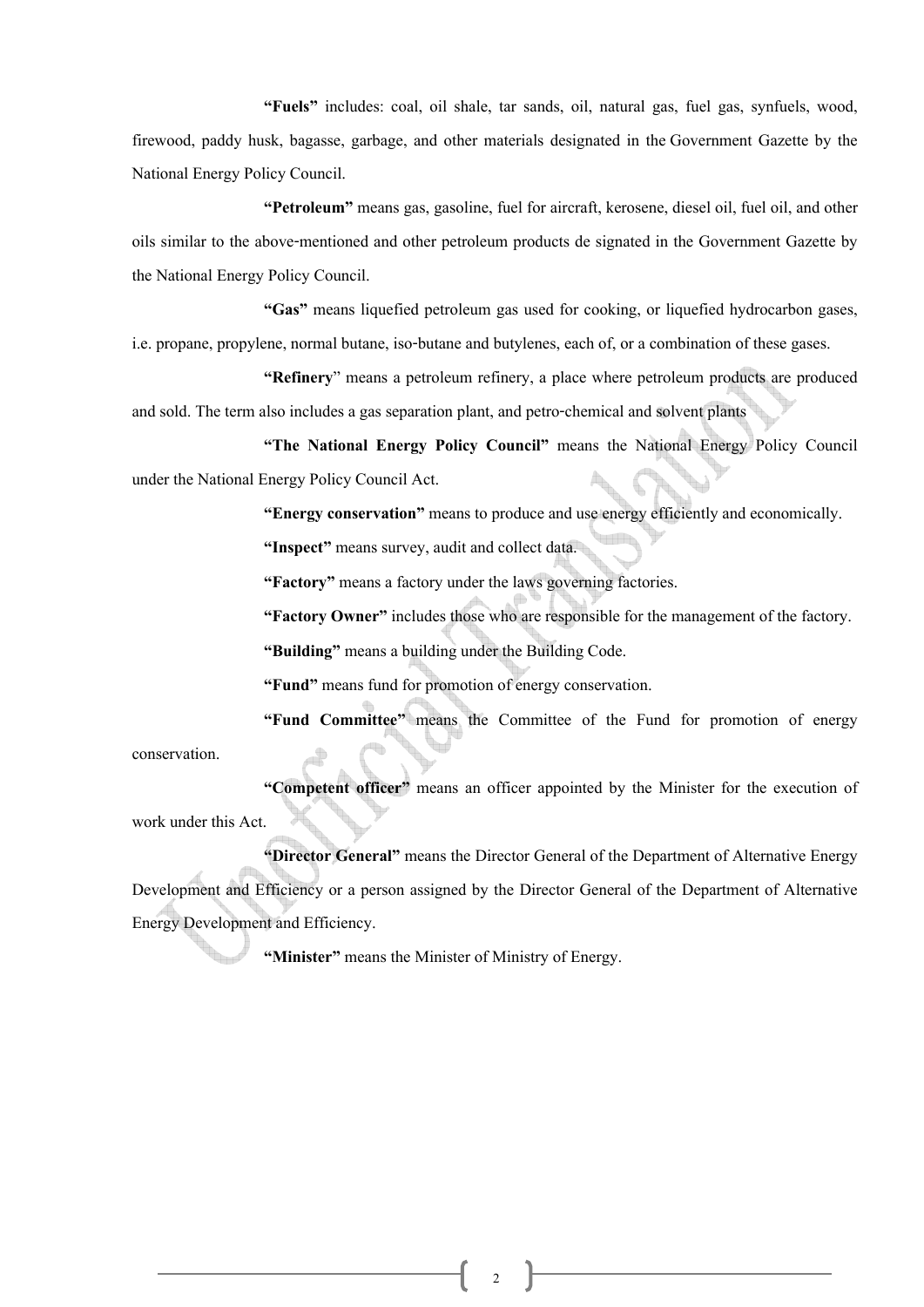**Section 4 :** For the benefit of promotion of energy conservation under this Act, the National Energy Policy Council shall have the following authority and duties.

(1) To propose to the Cabinet policies, targets, or measures with respect to energy conservation.

(2) To propose to the Cabinet the making of decrees under Section 8 and Section 18.

 $(3)^2$  To provide advice in issuing Ministerial Regulations according to Section 9, Section 19, Section 21 and Section 23.

(4) To prescribe guidelines, criteria, and priorities for the use of the Fund under

Section 28 (1)

(5) To prescribe the types of petroleum that are not required to send contributions to the Fund under Section 28 (5).

(6) To prescribe the rates of the contribution to be sent to the Fund for petroleum under Section 35, Section 36 and Section 37.

(7) To approve a surcharge under Section 43.

(8) To prescribe guidelines, criteria, and conditions in providing promotion and assistance for factories, buildings, producers or distributors of machinery or equipment which has high efficiency, and to manufacturers or distributors of materials used for energy conservation under Section 40.

(9) To carry out other duties as stipulated under this Act.

Prescriptions under (5) and (6) shall be made in the Government Gazette.

**Section 5 :** The Competent officer shall deliver a written notice or instruction addressed to any person for the purpose of the execution of this Act between sunrise and sunset or during working hours of the said person, or he shall send the same by certified mail.

 In the event that for any reason, delivery cannot be made in the manner prescribed in Clause one hereof, the notice or instruction shall be delivered by posting them at a conspicuous spot at the place of residence, office, or at the house where the addressee is latest registered in the House Registration Certificate, under the laws that govern the census records; or a short announcement may be made in a local newspaper of such area.

<sup>&</sup>lt;sup>2</sup> Section 4 (3) amended by the Energy Conservation Promotion Act (No.2) B.E. 2550.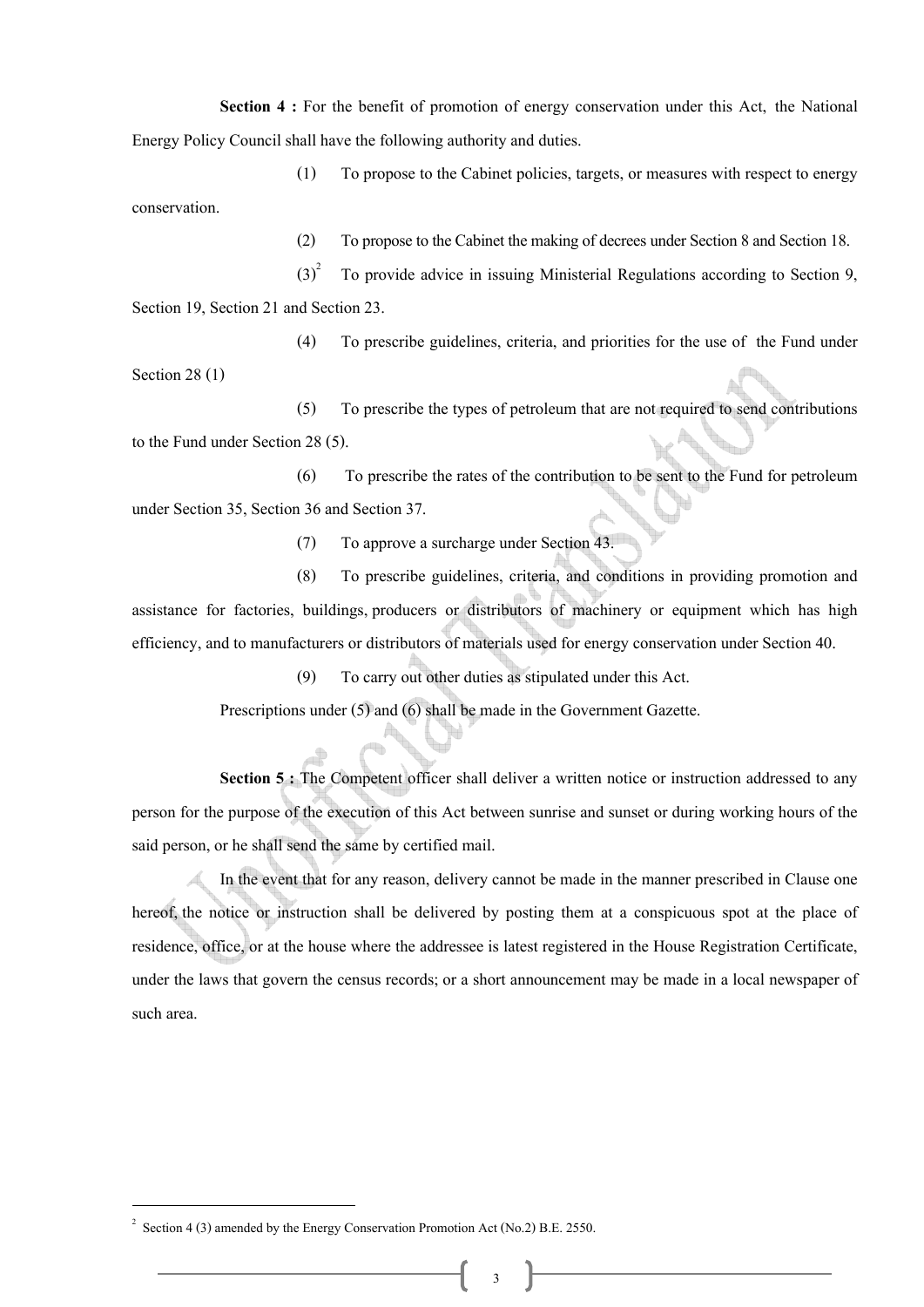After delivery in the manner prescribed in Clause two hereof has been made and seven days have passed, such notice or instruction shall be deemed as received.

Section  $6^3$ : The Prime Minister, the Minister of Ministry of Energy, the Industry Minister, the Finance Minister, and the Interior Minister shall have the care and charge of the Act, On the parts that are relevant to their authority and duties.

 The Minister of Ministry of Energy has power to appoint competent official and issue Ministerial Regulation or Notification and has power to prescribe other activities to comply with this Act.

 Such Ministerial Regulation and Notification, when they have been published in the Government Gazette, shall be enforceable.

#### **DIVISION 1**

#### **ENERGY CONSERVATION IN FACTORIES**

**Section 7 :** Energy conservation in factories means one of the following measures.

- (1) Improvement in combustion efficiency of fuels.
- (2) Prevention of energy loss.
- (3) Recycling of energy wastes.
- (4) Substitution of one type of energy by another type.

(5) More efficient use of electricity through improvements in power factors, reduction of maximum power demand during the period of the electricity system's peak demand, use of appropriate equipments, and through other approaches.

(6) The use of energy-efficient machinery or equipment as well as the use of operation control systems and materials that contribute to energy conservation.

(7) Other means of energy conservation as stipulated in the Ministerial

Regulations.

<sup>&</sup>lt;sup>3</sup> Section 6 amended by the Energy Conservation Promotion Act (No.2) B.E. 2550.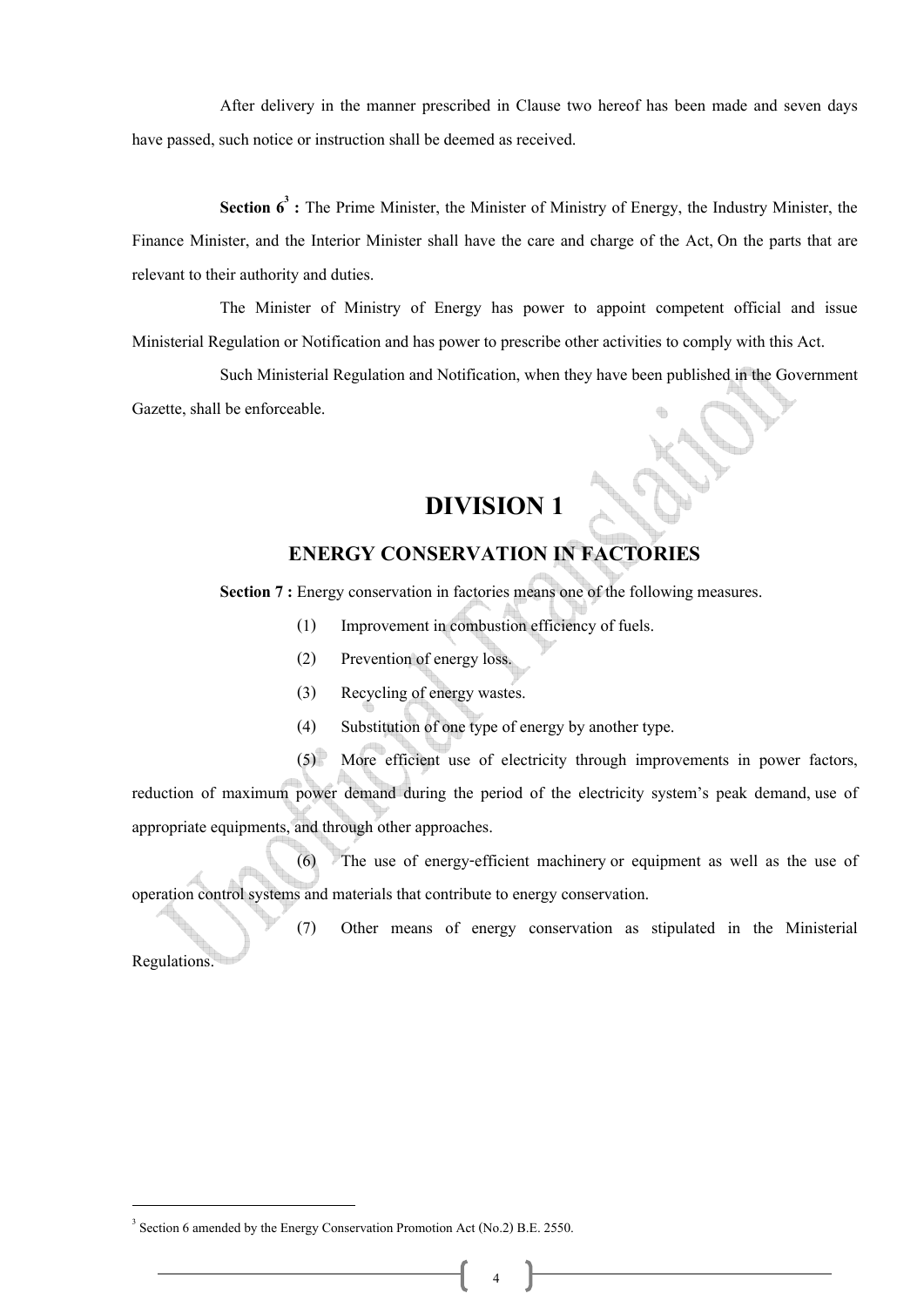**Section 8 :** Designation of factories, by types, quantities of energy use, or methods of energy utilization, as being "designated factories", shall be made into decrees. The decrees under Clause one hereof, shall come into effect one hundred and twenty days after its publication in the Government Gazette.

 Should the owner of any designated factory which is using energy at a level lower than the quantity prescribed in the decrees under Clause one hereof, and will continue to use energy at the said level for a minimum of six consecutive months, the said owner of the such designated factory may submit details together with reasons and file an appeal to the Director General for leniency with respect to having to comply with this Act at all times. In the event that the said appeal has been filed, the Director General shall decide whether such leniency may or may not be granted, and shall notify the owner of the designated factory of the decision in writing promptly.

**Section 9<sup>4</sup>**: For purpose of conserving energy in a controlled factory, the Minister, by advice of the National Energy Policy Committee, shall have power to issue Ministerial Regulations in the following matters:

(1) To establish standard, criteria and procedures in managing energy that must be followed by owner of the controlled factory.

(2) To stipulate that owner of the controlled factory must provide a person, who will be the permanent responsible person for energy in each controlled factory as well as to prescribe qualifications and duties of the person, who will be permanently responsible for the energy.

The Ministerial Regulation according to paragraph one shall prescribe which type, kind or size of controlled factory can be exempted from complying with any matter and such Ministerial Regulation and such Ministerial Regulation can also prescribe technical, academic details or other matters, which are the matters that can be changed rapidly according to economic and social condition, to comply with criteria, which the Minister prescribes by publishing in the Government Gazette.

**Section 10 :** In the event that there are reasonable causes, the Director General may give an instruction to the owner of any designated factory, to furnish factual information on energy utilization for the purpose of inspection, to assure that energy conservation measures are in accordance with the standard, criteria and procedures provided under the Ministerial Regulations issued under Section 9, and the said owner of designated factory must comply within thirty days starting from the date of receipt of such instruction.

<sup>4</sup> Section 9 amended by the Energy Conservation Promotion Act (No.2) B.E. 2550.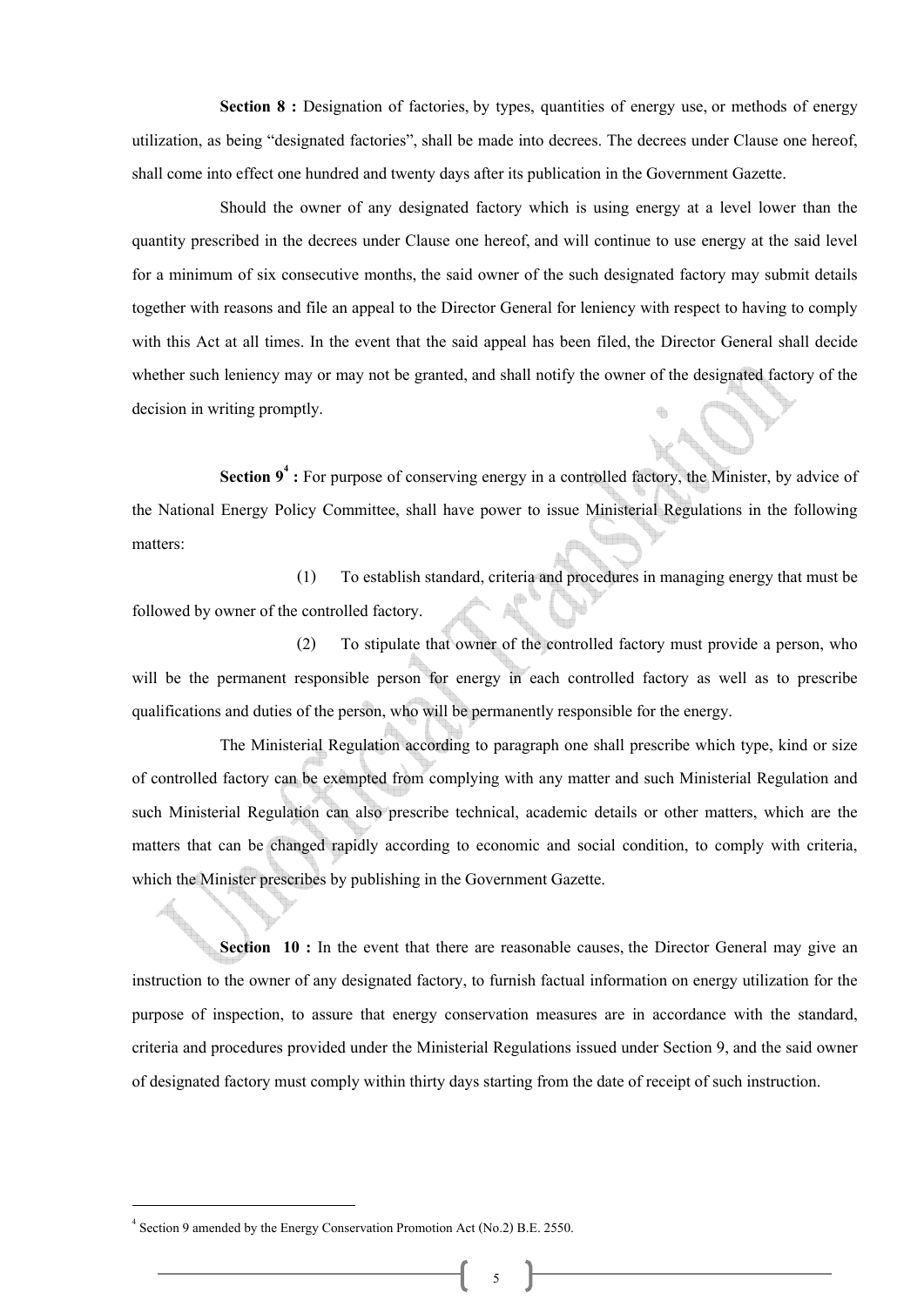**Section 11<sup>5</sup> Section 12 6 Section 137 Section 148** Section 15<sup>9</sup> Section  $16^{10}$ 

#### **DIVISION 2**

#### **ENERGY CONSERVATION IN BUILDINGS**

**Section 17 :** Energy conservation inside the buildings means one of the following measures :

- (1) Reduction of heat from the sunlight that enters the building.
- (2) Efficient air-conditioning, including maintaining room temperature at an

appropriate level.

(3) Use of energy-efficient construction materials and demonstration of qualities

of such materials.

- (4) Efficient use of light in the building.
- (5) Use and installation of machinery, equipment, and materials that contribute to

energy conservation in the building.

(6) Use of operation control systems for machinery and equipment.

Other measures for energy conservation as prescribed in the Ministerial

Regulations.

<sup>&</sup>lt;sup>5</sup> Section 11 revoked by the Energy Conservation Promotion Act (No.2) B.E. 2550.

 $6$  Section 12 revoked by the Energy Conservation Promotion Act (No.2) B.E. 2550.

 $\frac{1}{2}$  Section 13 revoked by the Energy Conservation Promotion Act (No.2) B.E. 2550.

 $8$  Section 14 revoked by the Energy Conservation Promotion Act (No.2) B.E. 2550.

 $\degree$  Section 15 revoked by the Energy Conservation Promotion Act (No.2) B.E. 2550.

 $10$  Section 16 revoked by the Energy Conservation Promotion Act (No.2) B.E. 2550.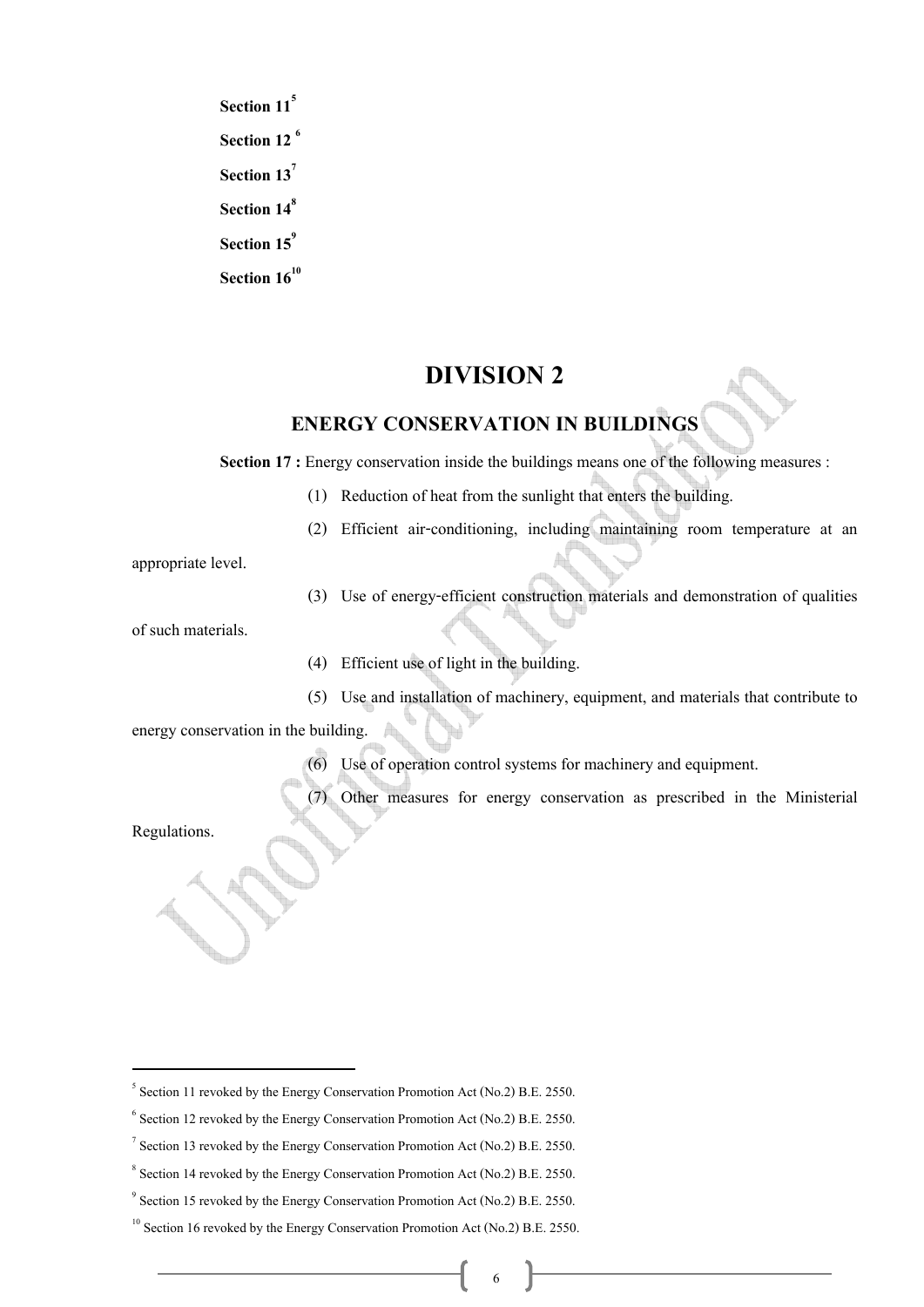**Section 18 :** Designation of any building as a designated building, by types, quantities of energy use and methods of energy utilization in such building, shall be made into decrees.

Provisions of Clause two and Clause three of Section 8 shall apply mutatis mutandis.

**Section 19<sup>11</sup>** : For purpose of conserving energy in a building, which is being constructed or being modified, the Minister by advice of the National Energy Policy Committee, shall have power to issue Ministerial Regulation in the following matters:

(1) To prescribe type and size of building, which will be constructed and modified. This must be designed for energy conservation.

(2) Standard, criteria and procedures in designing the building according to (1) for energy conservation.

Ministerial Regulation according to paragraph one shall prescribe technical, academic details or other matters, which are the matters that can be changed rapidly according to economic and social condition, to comply with criteria, which the Minister prescribes by publishing in the Government Gazette.

**Section 20 :** In issuing the Ministerial Regulation under Section 19, if the Building Control Committee under the laws governing control of buildings deems it appropriate to impose such regulations on control of buildings, under the laws governing control of building; such Ministerial Regulations shall be treated as having the same effects as the Ministerial Regulations issued under Section 8 of the Building Code, B.E. 2522. In this event the authorized persons under the laws governing control buildings, shall have the authority and duties to oversee that construction or modification of such building is in accordance with the said Ministerial Regulations.

 In this case, even though the building that may by classified as a designated building, is in the location where there are still no decrees to enforce the laws governing control of buildings, such building shall still be considered as being under the laws governing the control of buildings. This however, is applicable only to the extent that it is related to and for the benefit of the execution of this Act.

**Section 21<sup>12</sup>**: For purpose of conserving energy in controlled buildings, the Minister, by advice of the National Energy Policy Committee, shall have power to issue Ministerial Regulation in the following matters:

<sup>&</sup>lt;sup>11</sup> Section 19 amended by the Energy Conservation Promotion Act (No.2) B.E. 2550.<br><sup>12</sup> Section 21 amended by the Energy Conservation Promotion Act (No.2) B.E. 2550.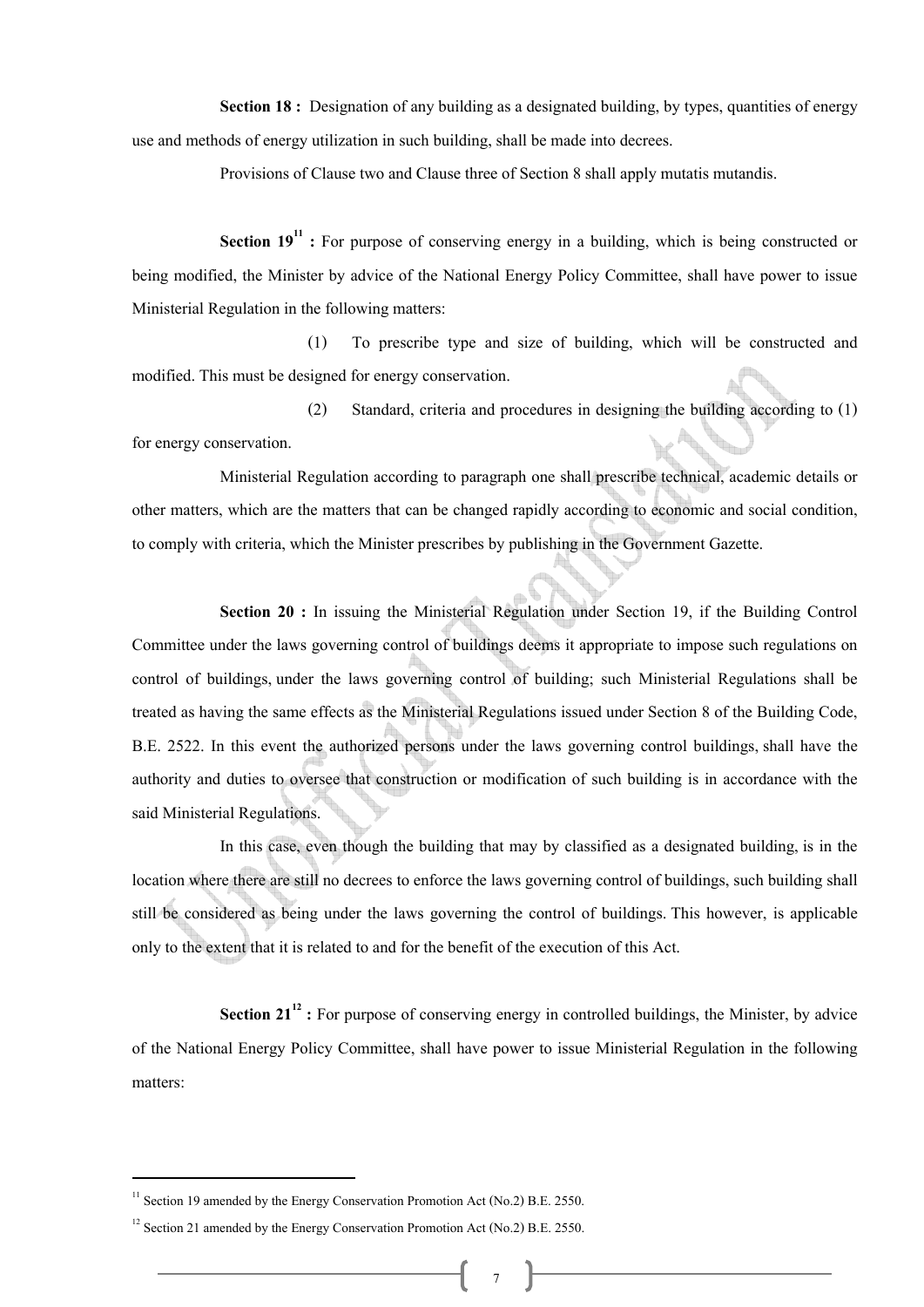(1) To prescribe standard, criteria and procedures for managing energy that must be followed by owner of the controlled building.

(2) To stipulate that owners of controlled building must provide a person, who will be the permanent responsible person in each controlled building as well as to prescribe qualifications and duties of the person, who will be permanently responsible for energy.

Section 9 paragraph two and Section 10 shall be enforced with compromise.

**Section 22**<sup>13</sup>

efficient machine or equipment.

#### **DIVISION 3**

## **ENERGY CONSERVATION IN MACHINE OR EQUIPMENT AND PROMOTION OF USE OF MATERIAL OR EQUIPMENT FOR ENERGY CONSERVATION<sup>14</sup>**

**Section 23<sup>15</sup>** : For purpose of conserving energy in machine or equipment including promotion of use of material or equipment for energy conservation, the Minister, by advice of the National Energy Policy Committee, shall have power to issue Ministerial Regulation in the following matters:

(1) To prescribe efficiency standard of use of energy in machine or equipment.

(2) To prescribe machine or equipment according to the type, size, volume of energy consumption, rate of change of energy and efficiency of use of energy and whether it is a highly

(3) To prescribe material or equipment for energy conservation according to which type, quality and standard, and whether it is the material or equipment for energy conservation.

(4) To prescribe producer and seller of machine or equipment that efficiency rate of use of energy must be shown.

Producer and seller of machine or equipment or material or equipment for energy conservation, which has high efficiency according to paragraph one (2) or (3) has right to apply for promotion and assistance according to Section 40.

<sup>&</sup>lt;sup>13</sup> Section 22 revoked by the Energy Conservation Promotion Act (No.2) B.E. 2550.<br><sup>14</sup> Division 3 amended by the Energy Conservation Promotion Act (No.2) B.E. 2550.<br><sup>15</sup> Section 23 amended by the Energy Conservation Prom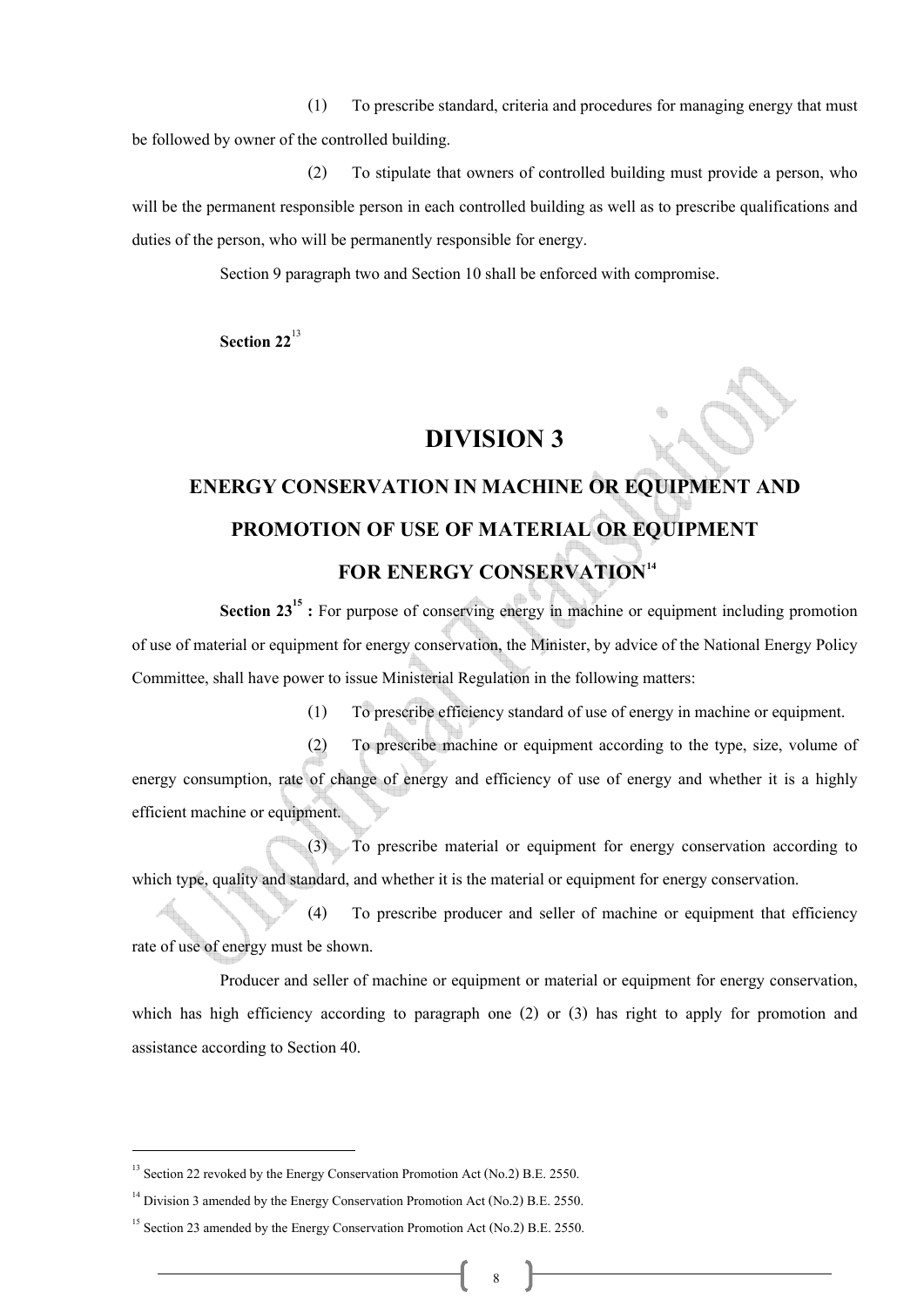Ministerial Regulation according to paragraph one shall prescribe technical and academic details or other matters, which can be changed rapidly according to economic and social condition, to comply with criteria, which the Minister prescribes by publishing in the Government Gazette. If Industrial Standard Committee according to the law concerning industrial standard sees that it is suitable to prescribe standard of industrial product or that which industrial product must comply with the standard concerning efficiency of use of energy prescribed in the Ministerial Regulation issued according to this section, the Industrial Standard Office shall process according to the law concerning standard of industrial products.

#### **DIVISION 4**

#### **FUND FOR PROMOTION ENERGY CONSERVATION**

**Section 24<sup>16</sup>** : A fund called "Energy Conservation Promotion Fund" shall be established in the Ministry of Energy, to be used as working capital and as grants or subsidy in carrying out energy conservation work. The Fund shall consist of capital and property as follows:

(1) The money transferred from the oil Fund under the laws governing correction and prevention of oil shortages, by the amount prescribed by the Prime Minister.

- (2) The contributions delivered under Section 35, Section 36, and Section 37.
- (3) Surcharges collected under Section 42.
- (4) Subsidy from the government, at times as appropriate.

(5) Money or property received from the private sector locally and from overseas, and from foreign governments or international organizations.

(6) Interest and other benefits incurred from this Fund.

 The Ministry of Energy shall keep money and property of the fund and to execute withdrawal and payments of money of the fund according to this Act.

**Section 24/1<sup>17</sup>**: All activities, property, right, liability and money shall be transferred from Energy Conservation Promotion Fund in the Ministry of Finance to the Energy Conservation Promotion Fund according to this Act.

<sup>&</sup>lt;sup>16</sup> Section 24 amended by the Energy Conservation Promotion Act (No.2) B.E. 2550.<br><sup>17</sup> Section 24/1 added by the Energy Conservation Promotion Act (No.2) B.E. 2550.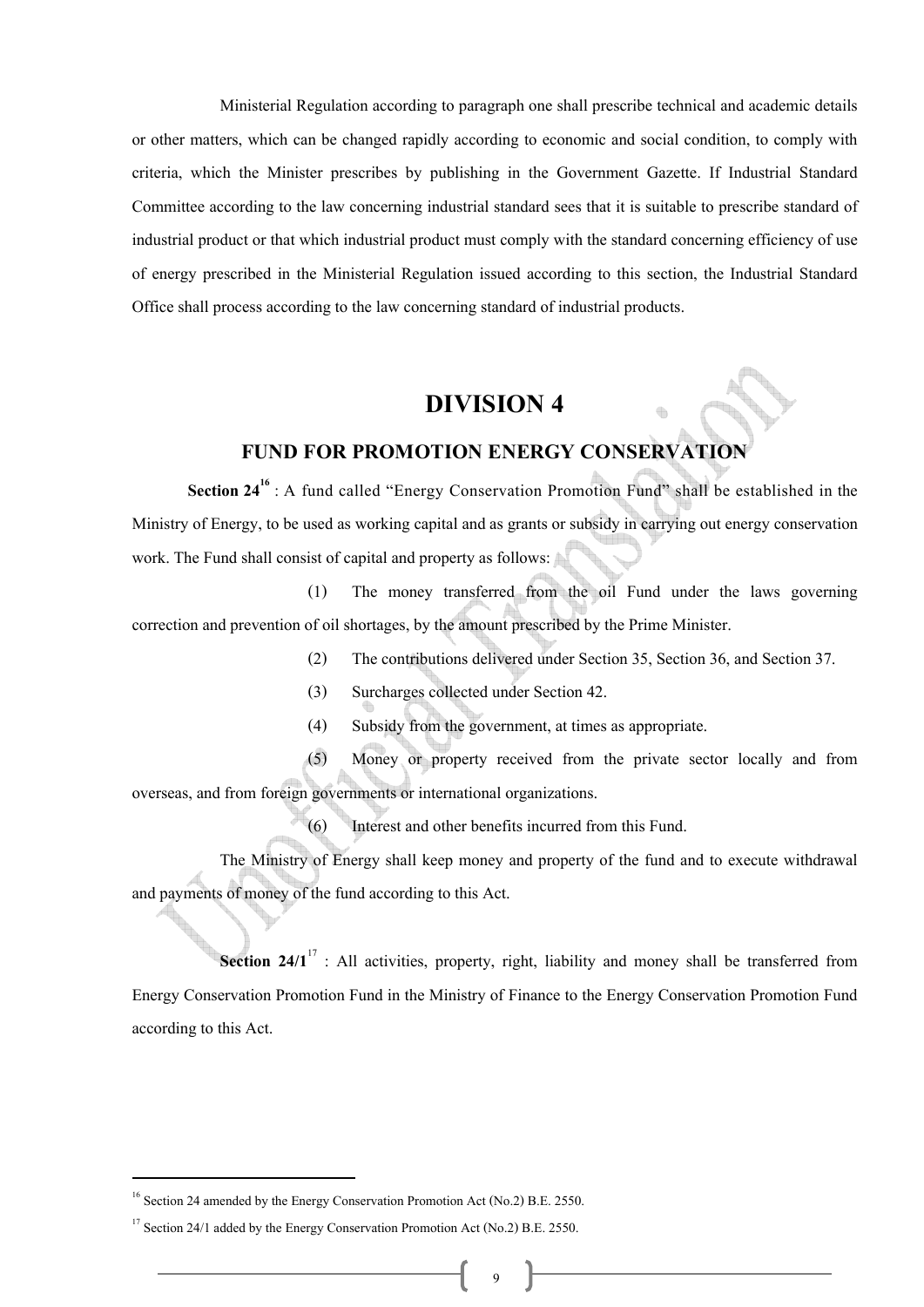Section 25 : The fund shall be used as follows:

(1) As working capital, grants, or subsidies for investment in and operations of energy conservation programs, or for solving environmental problems resulting from energy conservation programs of the government agencies or state enterprises.

(2) As working capital, grants or subsidies for the private sector for investment in and operations of energy conservation programs or for correction of environmental problems resulting from energy conservation.

(3) As grants or subsidies to government agencies, state enterprises, educational institutions or private organizations, to be used on the following matters:

(a) Energy conservation programs or programs related to environment protection and correction of the problems of the environment resulting from energy conservation.

(b) Study or research projects on energy development, promotion and conservation, environment protection, and correction of environmental problems resulting from energy conservation, and energy policy and planning.

(c) Demonstration projects or pilot projects on energy conservation or environment protection and correction of environmental problems resulting from energy conservation.

(d) Education, training and conferences with respect to energy.

(e) Advertisements, information dissemination, and public relations work, with regard to energy development, promotion, and conservation, and environment protection and correction of environmental problems arising from energy conservation.

(4) Administrative cost of energy conservation promotion work in accordance with this Act.

**Section 26 :** A private organization entitled to grant or subsidy under Section 25 (3) shall be a juristic person under Thai or foreign laws, whose business is directly related to energy conservation or environment protection and correction of environmental problems arising from energy conservation, and

which does not have political or profit oriented objectives.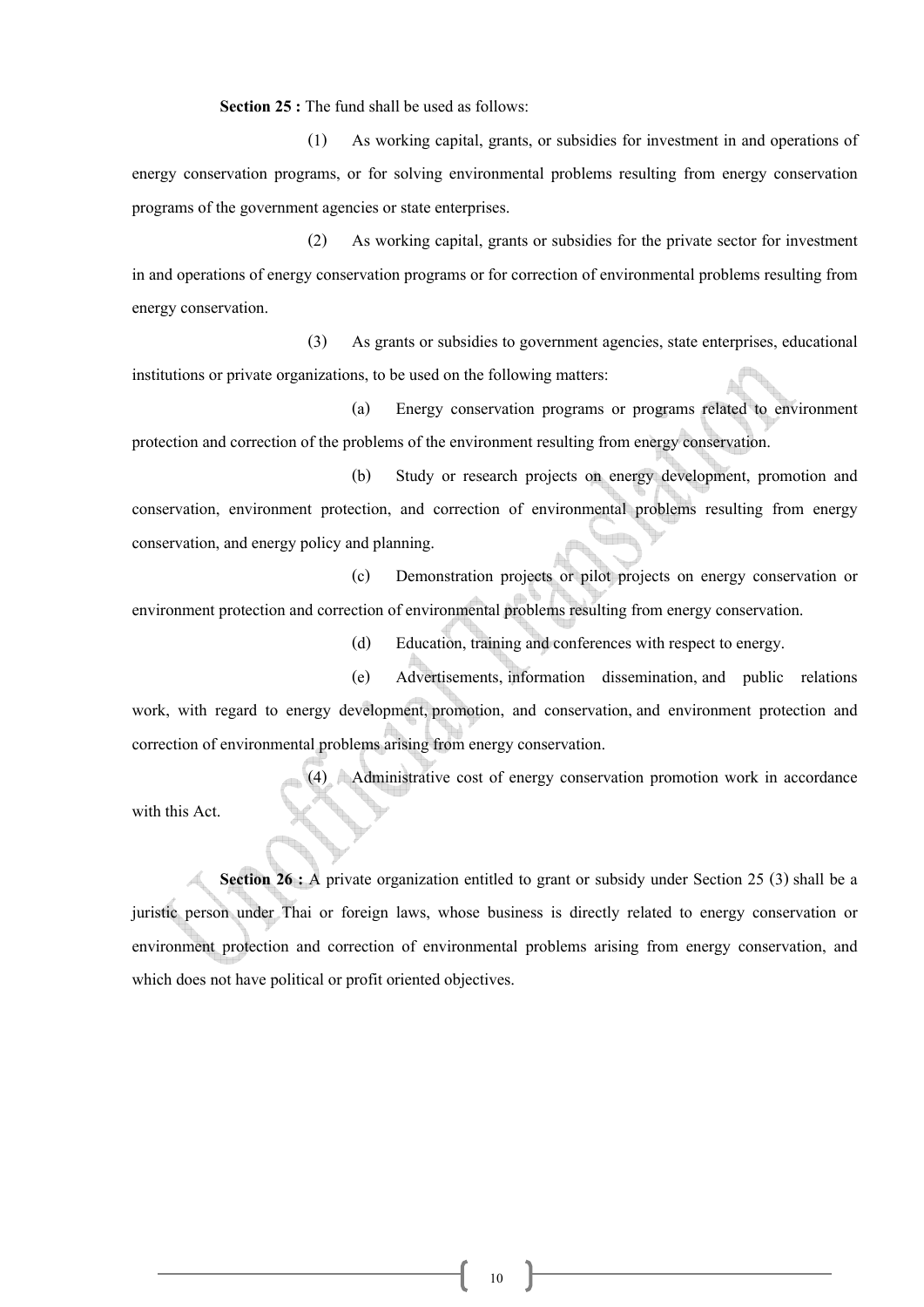**Section 27<sup>18</sup>** : There shall be a Fund Committee consisting of one Deputy Prime Minister, who is assigned by the Prime Minister as Chairman, Minister of Energy, Permanent Secretary of the Ministry of Finance, Permanent Secretary of the Ministry of Energy, Secretary General of the National Economic and Social Development Committee, Secretary General of Industrial Standard Institute, Director General of the Comptroller-General's Department, Director General of the Department of Alternative Energy Development and Efficiency, Director General of Department of Public Works and Town & Country Planning, Director General of the Department of Industrial Works, President of the Federation of Thai Industries, Chairman of Engineer Council, Chairman of Architect Council and not more than seven qualified persons as members of the Committee and Director of the Energy Policy and Planning Office as member and secretary.

 In appointing qualified person as committee members in Clause one hereof, consideration shall be given to the person who have the knowledge, expertise, achievements, and experience in economics, finance, energy technology, and promotion and protection of the quality of the environment.

**Section 28 :** The Fund Committee shall have the following authority and duties:

(1) Propose to the National Energy Policy Council guidelines, criteria, conditions and priorities for disbursement of fund in accordance with the objectives prescribed under Section 25.

(2) Allocated appropriations from the Fund to be used in accordance with the objectives prescribed in Section 25, provided that they conform to the guidelines, criteria, conditions and priorities prescribed by the National Energy Policy Council under Section 4 (4)

(3) Prescribe rules with respect to the criteria and procedures in making requests to allot, and requests for grants and subsidies from the Fund.

(4) Propose the rates of contributions for petroleum to be sent to this Fund to the National Energy Policy Council.

(5) Propose the types of petroleum that shall be exempted from sending contribution to the Fund to the National Energy Policy Council.

(6) Prescribe the surcharges under the approval of the National Energy Policy

Council.

(7) Prescribe the exception of surcharges.

<sup>&</sup>lt;sup>18</sup> Section 27 paragraph one amended by the Energy Conservation Promotion Act (No.2) B.E. 2550.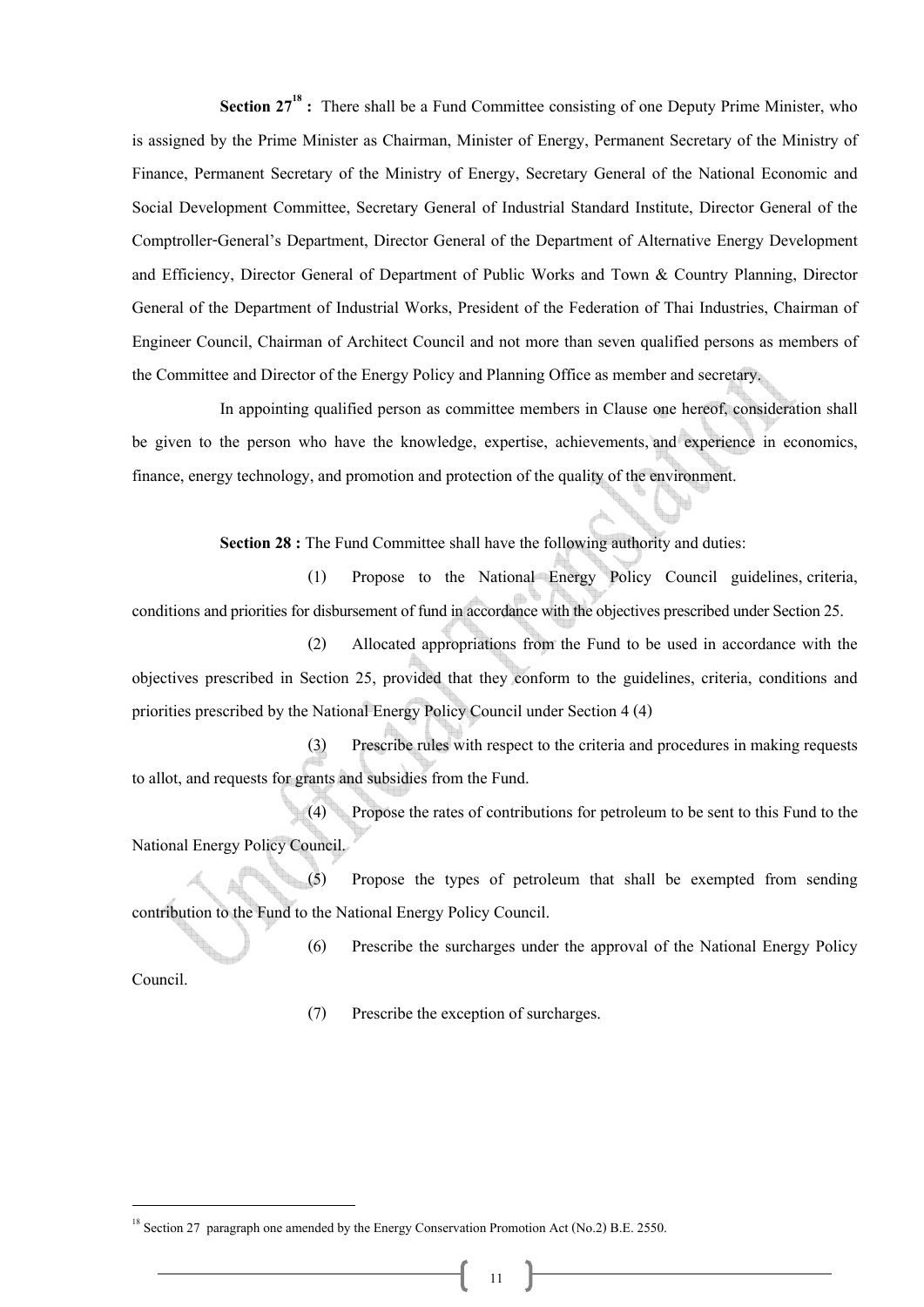(8) Review and approve requests for promotion and assistance under Section

40(2) in accordance with the guidelines, criteria and conditions prescribed by the National Energy Policy Council under Section 4 (8)

(9) Prescribe rules with respect to the criteria and procedures in making requests for promotion and assistance under Section 41.

(10) Carry out other duties as prescribed under this Act.

Prescriptions under (3), (7) and (9) shall be made in the Government Gazette.

**Section 29 :** Qualified members shall hold office for a term of three years. A member who has left office may be reappointed.

**Section 30 :** Apart of leaving office upon completion of the term under Section 29, a qualified member shall retire from his office upon.

- (1) death;
- (2) resignation;
- (3) being dismissed by the Cabinet on the grounds of negligence, dishonesty, or

incompetence;

- (4) being adjudged as bankrupt;
- (5) being adjudged incompetent or quasi-incompetent;
- (6) being convicted and sentenced by a final judgement to imprisonment, except

for offenses committed by negligence or petty offenses.

**Section 31 :** In the event of appointment of qualified member during the term of appointed members, whether it be an additional appointment or an appointment to fill the vacancy, the newly appointed member shall hold office for the remainder of the term the appointed members.

**Section 32** : In the event that the appointed member has completed the term and a new member has not yet been appointed, the retired member shall continue to perform his duties until a new member is appointed.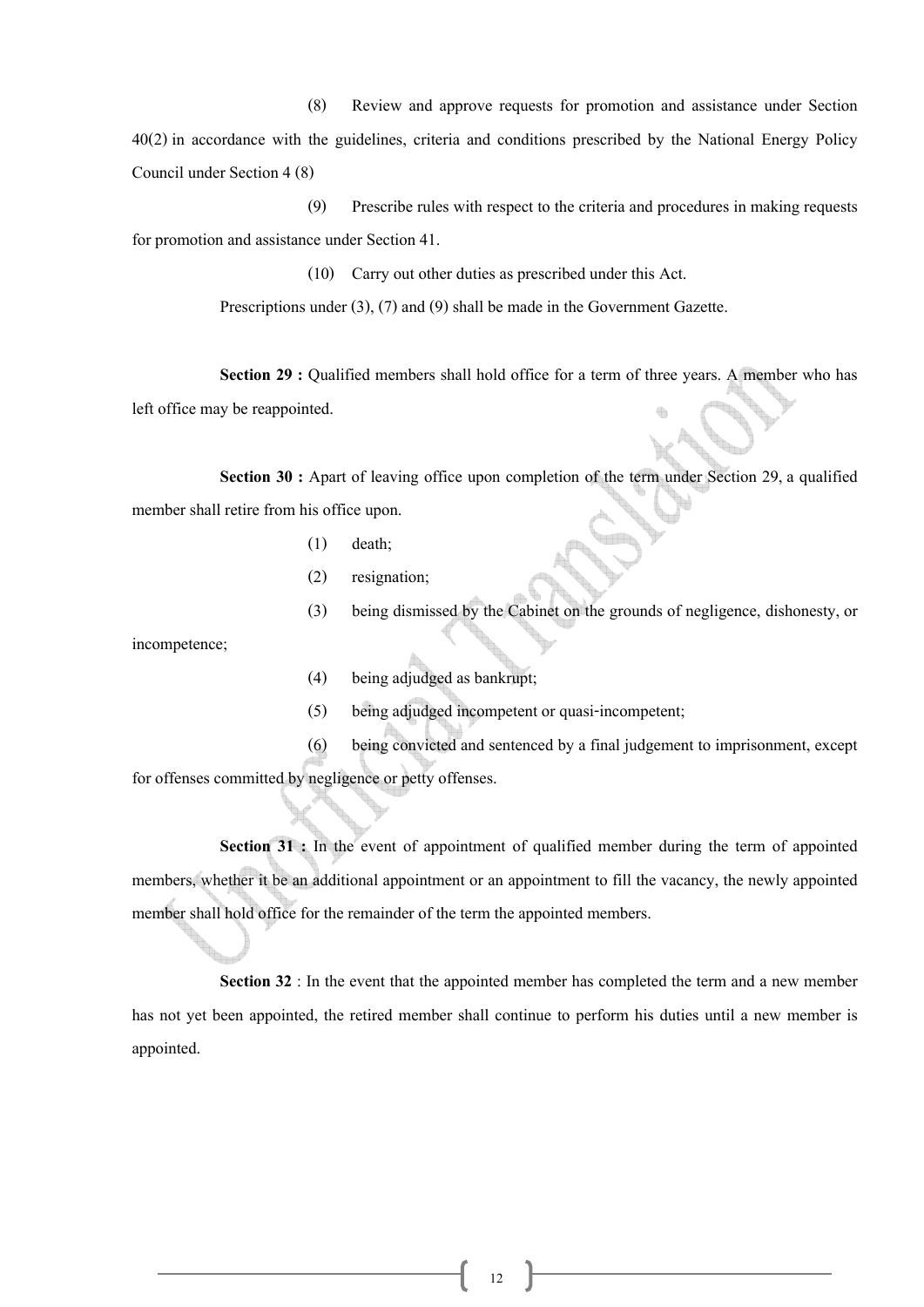**Section 33 :** At any meeting of the committee, attendance of not less than half of the total membership shall be required to constitute a quorum. In the event that the Chairman is absent from the meeting, the members present shall elect on among themselves to be the Chairman of that meeting.

 Any decision of the meeting shall be taken by a majority of votes. In the event of a tie, the Chairman shall cast on extra vote to reach a decision.

**Section 34<sup>19</sup>** : Fund Committee shall have power to appoint Sub-committee to consider or act as assigned by the Fund Committee as well as to invite a person to come and give statement on the fact, explanation, advice or opinion for benefit in performing duties as necessary.

 In appointment of Sub-committee to consider or act according to Section 28 (2), the Fund Committee may empower the Sub-committee in approving request for change of fund appropriation for activity, plan or project to the extent that it does not exceed the limit appropriated by the Fund Committee and must comply with the rules prescribed by the Fund Committee.

 The Sub-committee appointed by the Fund Committee according to paragraph one shall invite a person to come and give statement on fact, explanation, advice or opinion for benefit in acting according to authority and duty as necessary and Section 33 shall be enforced for the meeting of Sub-committee by compromise.

**Section 34/1<sup>20</sup>** : Receiving money, paying money, keeping money, selling of properties of the fund and accounting shall be in accordance with the rules prescribed by the Committee and approved by the Ministry of Finance.

**Section 34/2<sup>21</sup>**: The Fund Committee shall make financial statement to submit to the Office of the Auditor General of Thailand or third-party person, who is appointed by the Fund Committee with approval of the Office of the Auditor General of Thailand as auditor of the Fund and shall make audit and certification of all types of account and finance of the Fund within ninety days from the ending day of every fiscal year.

 The Office of the Auditor General of Thailand or auditor according to paragraph one shall make report of result of audit and certify account and finance of the Fund and propose to the Fund Committee within one hundred fifty days from the ending day of fiscal year to propose to the National Energy Policy Committee and the Cabinet for information.

<sup>&</sup>lt;sup>19</sup> Section 34 amended by the Energy Conservation Promotion Act (No.2) B.E. 2550.<br><sup>20</sup> Section 34/1 added by the Energy Conservation Promotion Act (No.2) B.E. 2550.<br><sup>21</sup> Section 34/2 added by the Energy Conservation Prom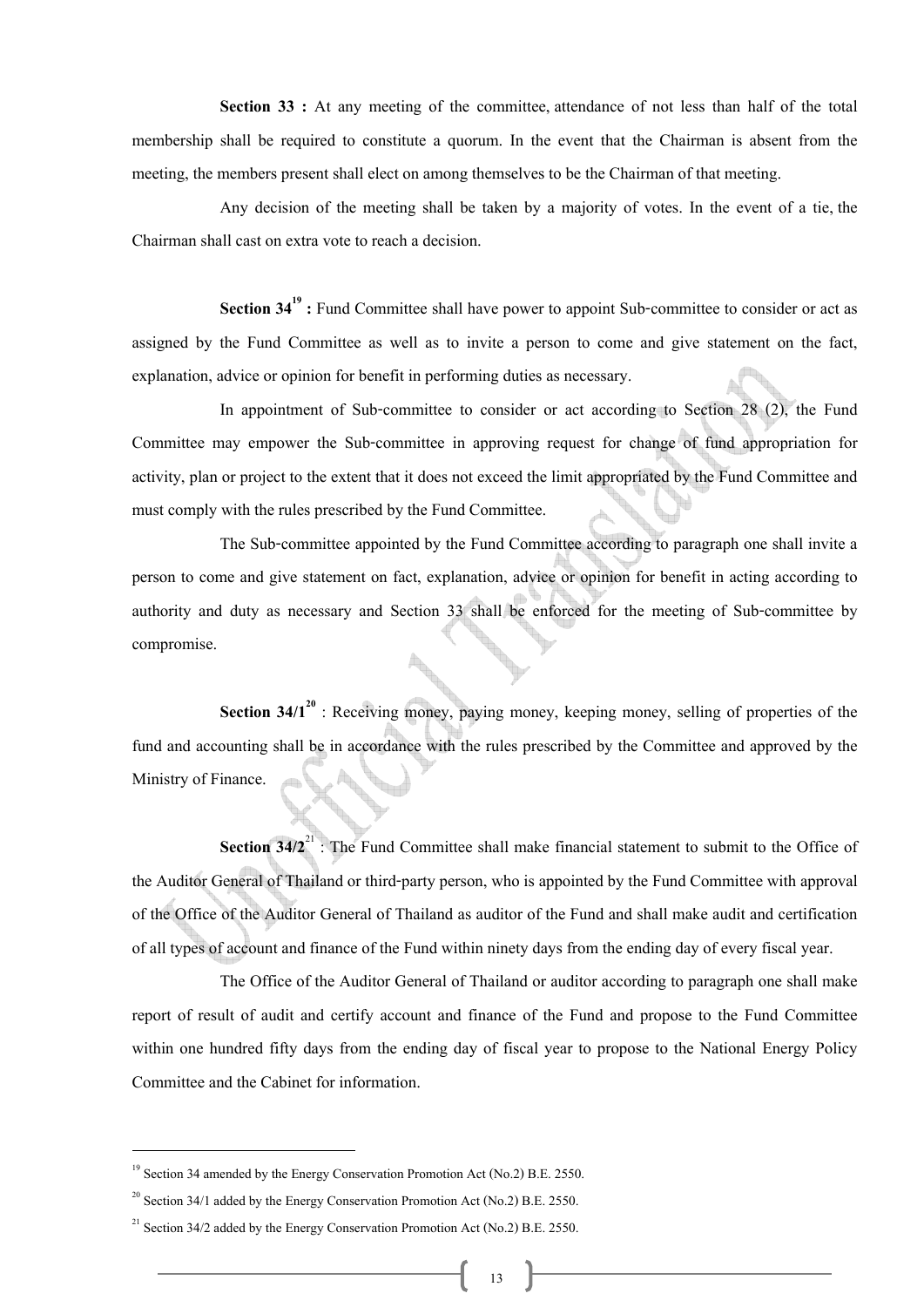Report of result of audit of account and finance according to paragraph two, the Minister shall propose to the Prime Minister to propose to the Parliament for acknowledgement and to arrange for publication in the Government Gazette.

**Section 35 :** The person who produces petroleum at a refinery and sells it for consumption in Thailand must send contributions to the Fund in proportion with the quantities of petroleum produced and sold for consumption in Thailand , at the rates prescribed by the National Energy Policy Council.

 Contributions to be given to the Fund under Clause one hereof shall be sent to the Excise Department together with payment for excise taxes for petroleum, if any, in accordance with the rules prescribed the Excise Department.

Section 36 : Importers of petroleum for consumption in Thailand shall send contributions in proportion to the quantities of imported petroleum for consumption in Thailand at the rates prescribed by the National Energy Policy Council.

 Contributions to be made under clause one hereof shall be sent the Customs Department together with payment of duties for such petroleum, if any, under the rules prescribed by the Customs Department.

**Section 37 :** Whoever buys or obtains gas from a concessionaire under the laws that govern petroleum, who produces such gas from separation of natural gas, shall send contributions to the Fund at the rate prescribed by the National Energy Policy Council.

 Contributions to be sent to the Fund under Clause one hereof shall be sent to the Department of Mineral Fuels together with payment of royalty for such gas, if any under the rules prescribed by the Department of Mineral Fuels.

**Section 38<sup>22</sup>**: In case person who has duty to surrender money to the Fund according to Section 35, Section 36 or Section 37 does not surrender money to the Fund or surrenders incomplete amount of money, which he must surrender in specified time period, to the Excise Department for person, who produces fuels at refinery and sells for use in the Kingdom or to the Customs Department for fuels importer or to the Department of Mineral Fuels for person, who buys or acquires gas from person, who has concession according to the law concerning petroleum, the Excise Department or the Customs Department or the

<sup>&</sup>lt;sup>22</sup> Section 38 amended by the Energy Conservation Promotion Act (No.2) B.E. 2550.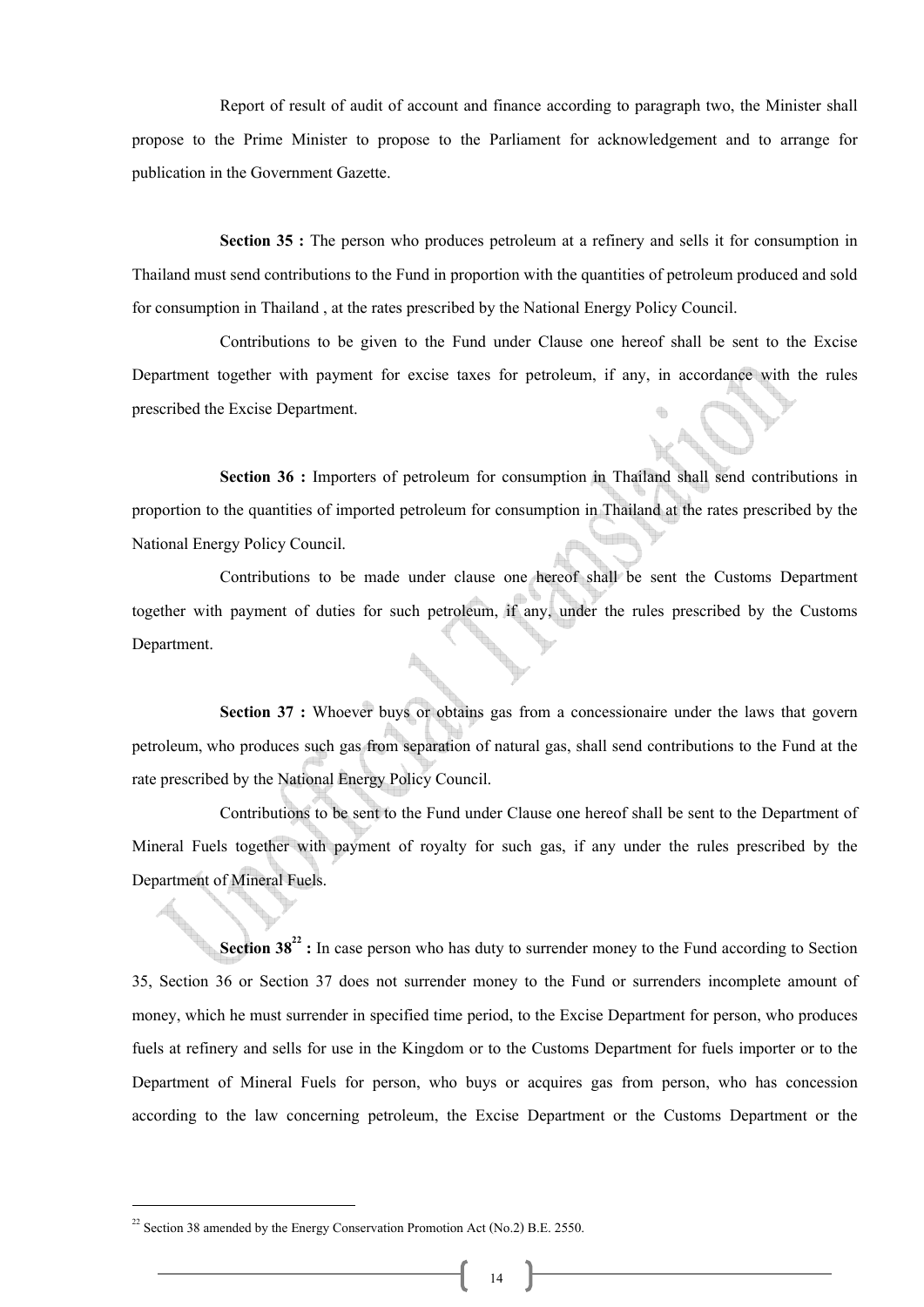Department of Mineral Fuels, depending on the case, shall process case according to Section 58 quickly, except in the following cases:

(1) In case such person sees by himself that he has such case, such person shall surrender payable amount or omitted amount of money together with three percents per month of surcharge of that amount from the due date of payment to the Fund until completion of the amount to the Department of Excise, the Department of Customs or the Department of Mineral Fuels, depending on the case.

(2) In case that the Department of Excise, the Department of Customs or the Department of Mineral Fuels, depending on the case, checks and finds that there is such case, the Department shall, in writing, notify the person, who has duty to surrender money to the Fund, to surrender money to the Fund within given time and such person has surrendered the amount of money, which he must surrender or omitted amount together with six percents per month of such amount from the due date for surrendering to the Fund, until completion, to the Department of Excise, the Department of Customs or the Department of Mineral Fuels, depending on the case, within given time period.

When the person who has duty to surrender money to the Fund, has executed as specified in (1) or (2), such person is not guilty.

 The surcharge shall be deemed as money, which must be surrendered to the Fund. In calculating time period for calculation of surcharge according to (1) or (2), if there is fraction of month, it shall be counted as one month.

 **Section 39 :** Contributions to the Fund under Section 35, Section 36, and Section 37 shall be regarded as expenses under the Code of Revenue.

#### **DIVISION 5**

#### **MEASURES FOR PROMOTION AND ASSISTANCE**

**Section 40 :** The designated factory of designated building which is required to have an energy conservation program together with machinery, equipment, tools, articles and materials essential for such a program, or a producer or distributor of machinery or equipment which has high efficiency, or materials to be used in the energy conservation programs, shall have the right to request for promotion and assistance as follows: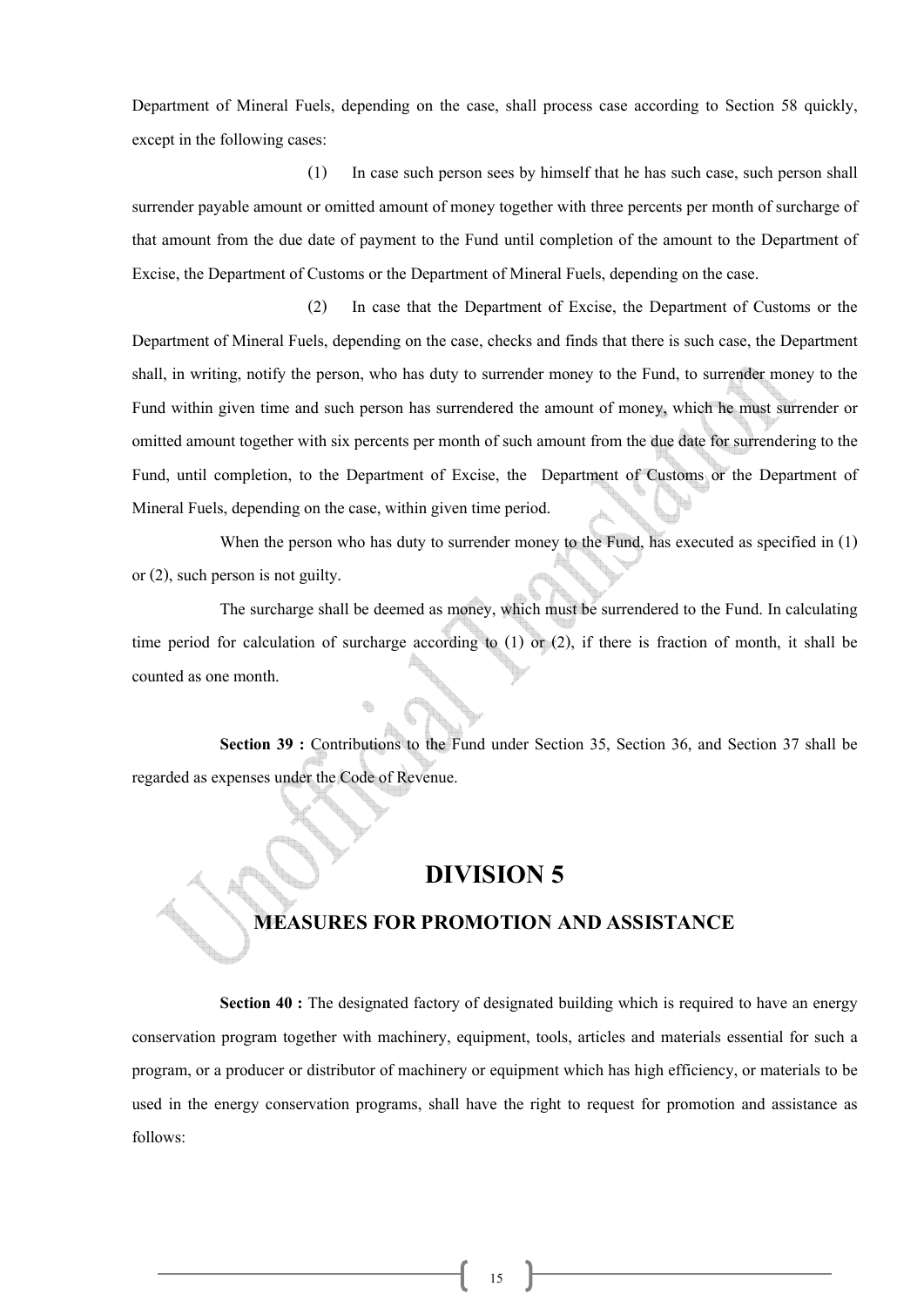- (1) exemption from paying surcharges under this Act.
- (2) grant or subsidy from the Fund under Section 25.

 Owners of factories, buildings, or government agencies and state enterprises which ate not required to have energy conservation programs under Clause one hereof, but desire to make provisions for machinery, equipment, tools, articles, or operation control systems of their own for the purpose of energy conservation, shall have the right to request for promotion and assistance under Clause one hereof.

**Section 41 :** Requests for promotion and assistance under Section 40 shall be submitted to the Fund Committee in Accordance with the rules prescribed by the Committee. In considering the requests under Clause one, the Fund Committee may employ any person or organization who is an expert or has expertise on the matter to study and report or give opinion in addition to its own consideration.

 The Fund Committee shall review and approve the requests for promotion and assistance according to the guidelines, criteria, and conditions prescribed by the National Energy Policy Council under Section 4 (8), and shall inform the government agencies concerned to act upon the resolution of the Fund Committee with respect to providing promotion or assistance to the persons whose requests have been approved

 The Energy Development and Promotion Department shall have the duty to follow-up and assure that the persons who are granted promotion and assistance, shall execute their operations as stated in Clause three hereof, and to report to the Fund Committee.

#### **DIVISION 6**

#### **SURCHARGES**

**Section 42<sup>23</sup>** : When three years have elapsed from the effective date of the Ministerial Regulation issued according to Section 9 (1) or Section 21 (1), in case it has been controlled factory or controlled building before or on effective date of such Ministerial Regulation or from the date of being controlled factory or controlled building in case of being controlled factory or controlled building after the effective date of such Ministerial Regulation, if owner of the controlled factory or owner of the controlled building does not comply with such Ministerial Regulation, the owner must pay special premium for using electricity according to this Chapter.

<sup>&</sup>lt;sup>23</sup> Section 42 paragraph one amended by the Energy Conservation Promotion Act (No.2) B.E. 2550.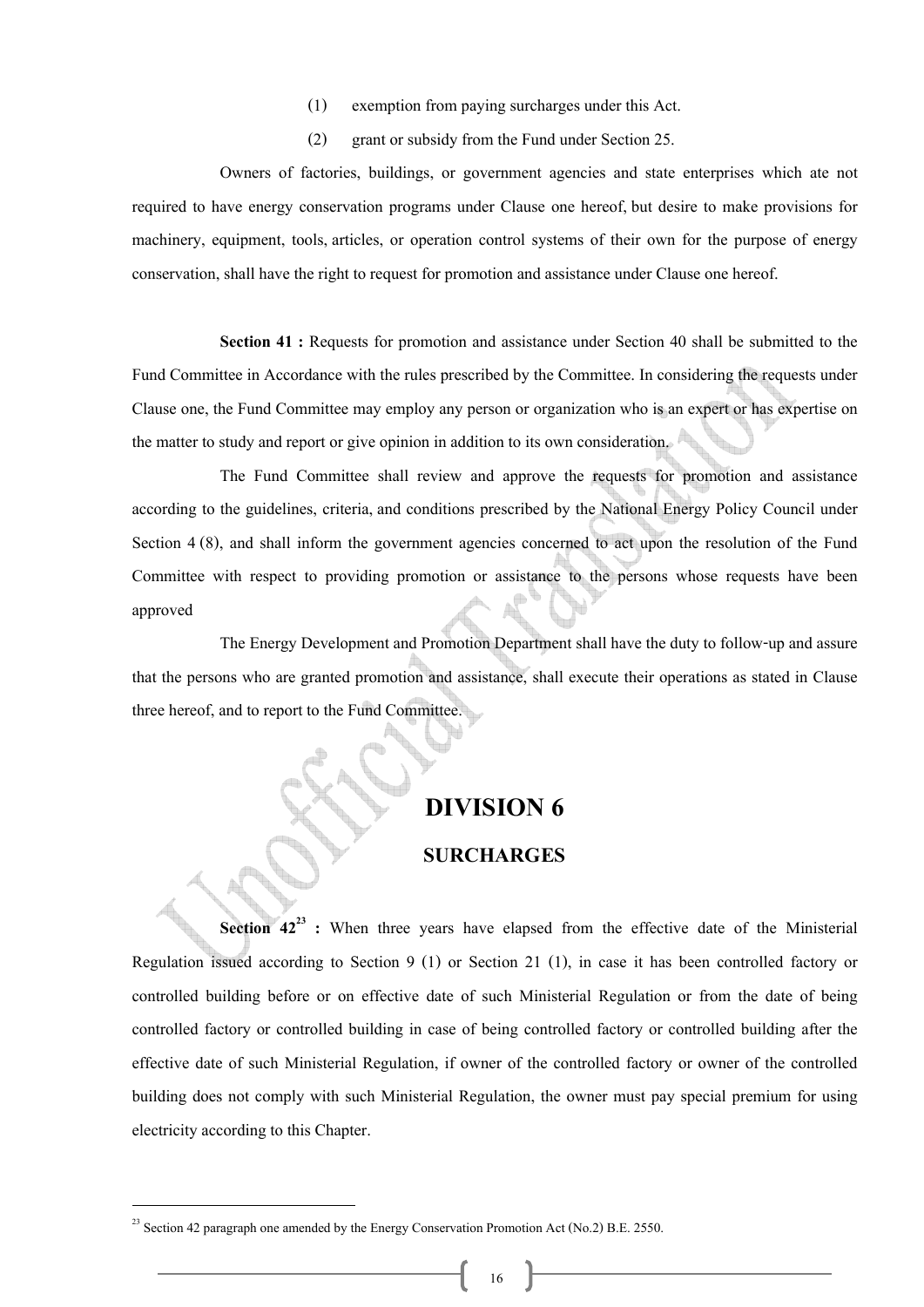The surcharges for use of electricity under Clause one hereof shall be collected from the designated factory or designated building according to the quantities bought or acquired from EGAT, MEA, or PEA, and such surcharges shall be imposed upon in the same manner as payment for use of electricity under the laws governing EGAT, the laws governing the MEA, or the laws governing the PEA whichever is the case.

**Section 43 :** The Fund Committee, with the approval of the National Energy Policy Council, shall prescribe the rates of the surcharges for the use of electricity.

 In prescribing the surcharge rates for the use of electricity under Clause one hereof, consideration shall be given to the differences between the rates payable to EGAT, MEA, or PEA by the designated factory or designated building and total inclusive cost of production and distribution in providing such quantities of electricity to the designated factory or designated building. The total inclusive cost under Clause two hereof means the cost of power production and distribution systems, the cost in procuring fuels for power generation maintenance cost, administrative cost, the cost of power loss in the system, and other miscellaneous cost in the electricity operations, as well as the cost of impacts on the environment or on the general public which arise from production and distribution of such electricity which have not been directly incurred by EGAT, MEA, or PEA.

**Section 44 :** In the event that the surcharge for the use of electricity under Section 42 must be collected, the Director General shall inform the owner of the designated factory or designated building who must pay for such surcharge in writing, and the obligation to make payments for such surcharge shall take effect on the first day of the following month counting from the date of being informed by the Director General.

 EGAT, MEA, or PEA each shall collect payment for the surcharge for use of electricity from the designated factories on designated buildings that bought or acquired electricity from them, together with monthly payments for regular use of electricity, and deliver to the Fund within thirty days after the dates of receipt of the surcharges.

**Section 45 :** During the period when the designated factory and designated building must remit payment for the surcharges for use of electricity under this Division, the Fund Committee, as it deems appropriate, may consider termination of the right to request for promotion and assistance of that designated factory or designated building temporarily, or may reduce the promotion or assistance temporarily, in the case that such designated factory or designated building has already been granted promotion and assistance.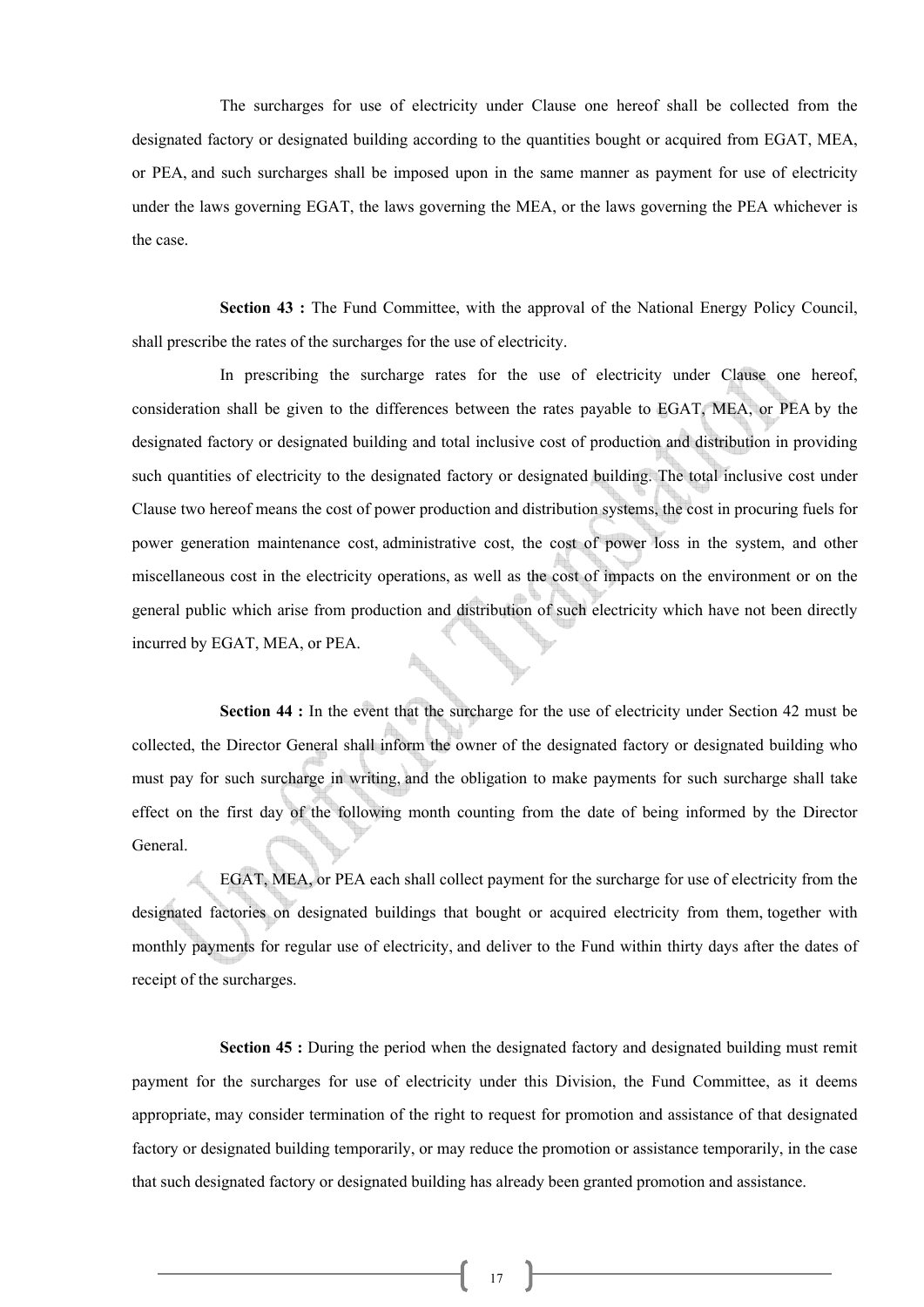**Section 46<sup>24</sup>**: After the designated factory or designated building. With must remit payment for the surcharge for use of electricity, has already complied with the Ministerial Regulations issued under Section 9 (1) or Section 21 (1), it shall inform the Director General accordingly.

The Director-General shall examine and shall complete examination within thirty days from the date of receipt of notification that such controlled factory or controlled building whether complies with the Ministerial Regulation issued according to Section  $9(1)$  or Section 21 $(1)$  or not. In case there has been compliance with such Ministerial Regulation, the Director-General shall order cessation of collection of special premium for use of electricity and notify in writing for acknowledgement of the controlled factory or controlled building.

Order for cessation of special premium collection for use of electricity according to paragraph two shall be effective on the first day of the following month.

# **DIVISION 7**

#### **COMPETENT OFFICERS**

**Section 47 :** In the execution of this Act, the competent officer shall have the power to:

(1) Issue a written notice to the owner of the designated factory or designated building asking him to furnish statements of facts in person, or to submit written explanation, or to furnish any document or evidence, for the competent officer to inspect or consider.

(2) To enter upon a designated factory or designated building between sunrise and sunset or during working hours of such place for the purpose of inspection or execution of this Act. In this case, he shall have the power to make enquiries about or inspect the records on conditions of the factory, building, machinery and equipment, and other matters related to energy conservation in the factory and building, including the execution of work of any person in such place. He shall also have the authority to inspect the machinery and equipment or take as samples reasonable quantities of materials for tests.

 $(3)^{25}$  To check and certify management of energy, use of energy in machine or equipment and quality of material or equipment for conservation of energy to comply with this Act.

<sup>&</sup>lt;sup>24</sup> Section 46 amended by the Energy Conservation Promotion Act (No.2) B.E. 2550.

<sup>&</sup>lt;sup>25</sup> Section 47 (3) added by the Energy Conservation Promotion Act (No.2) B.E. 2550.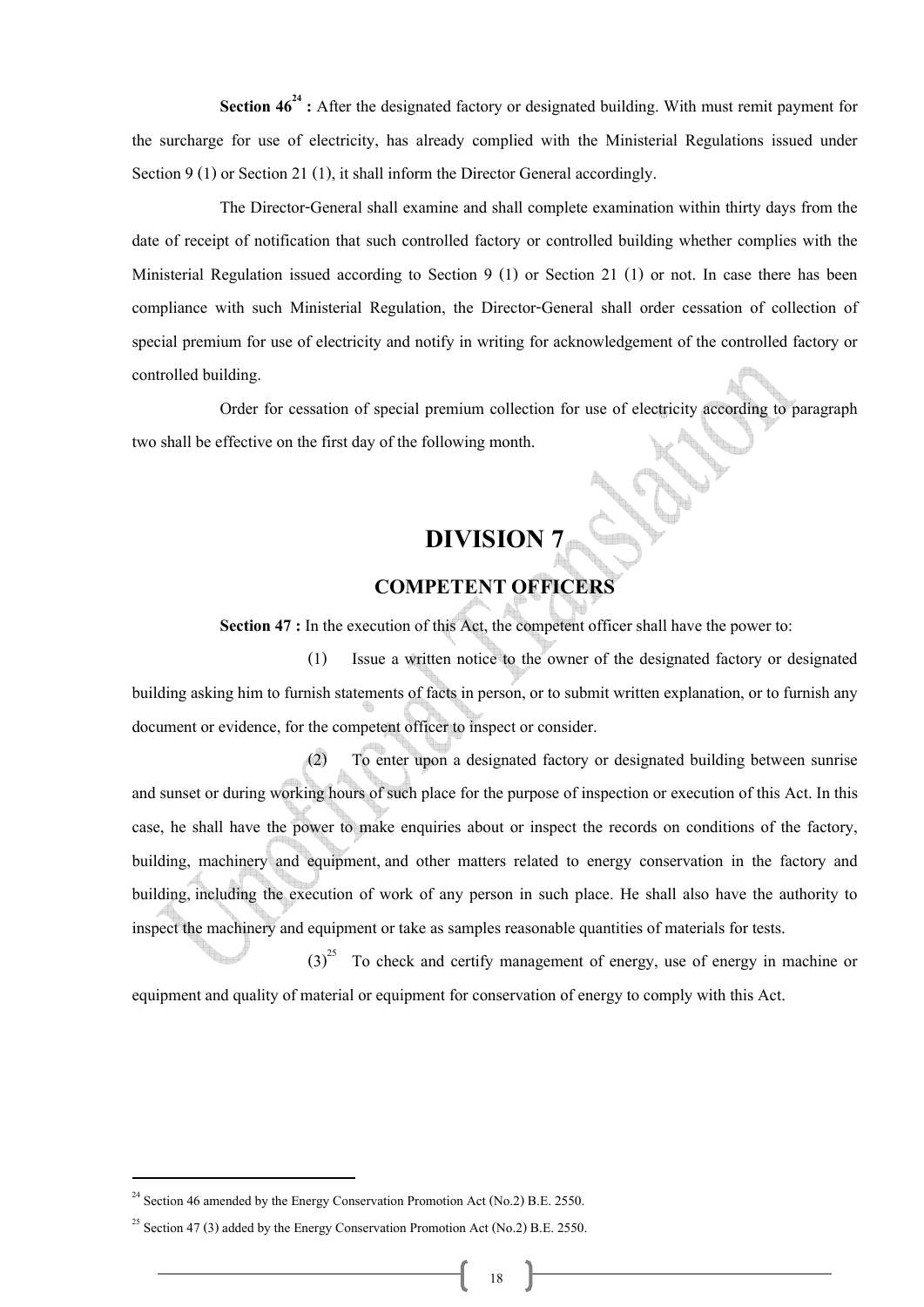**Section 48 :** The owner of the designated factory or designated building as well as other persons concerned shall accord facility to the competent officer who is executing his duties under Section 47 (2)

**Section 48/1<sup>26</sup>**: In case there must be checking and certifying of management of energy, use of energy in machine or equipment and quality of material or equipment for conservation of energy according to Section 47 (3), the Director-General may grant a person or a juristic person to be processor on behalf of the competent official.

Specification of qualifications, application for license, granting and renewal of license of a person or a juristic person shall comply with the rules, procedures and conditions prescribed in the Ministerial Regulation.

**Section 48/2<sup>27</sup>**: Any licensee according to Section 48/1 makes report of checking and certifying, which is false or which is not coincident with the fact and the court has made final judgment to punish according Section 56 of this Act, the Director-General shall revoke the license.

**Section 48/3<sup>28</sup>**: In case a licensee according to Section 48/1 is sued with a court for committing an offense according to Section 56 of this Act, the Director-General shall also have power to order suspension of license pending final judgment.

The licensee, whose license is being suspended, is prohibited to operate business according to such license.

**Section 48/4<sup>29</sup>**: The licensee, whose license is being suspended, has right to appeal to the Minister within thirty days from the date of acknowledgement of the order.

The order of the Minister shall be final.

Appeal to Minister shall not be a cause for an abatement of enforcement of license suspension.

**Section 49 :** In performing duty, the competent official must show identification card to concerned persons.

 The I.D. Card of the competent officer shall be in accordance with the form prescribed in the Ministerial Regulations.

<sup>&</sup>lt;sup>26</sup> Section 48 /1 added by the Energy Conservation Promotion Act (No.2) B.E. 2550.<br><sup>27</sup> Section 48 /2 added by the Energy Conservation Promotion Act (No.2) B.E. 2550.<br><sup>28</sup> Section 48 /3 added by the Energy Conservation P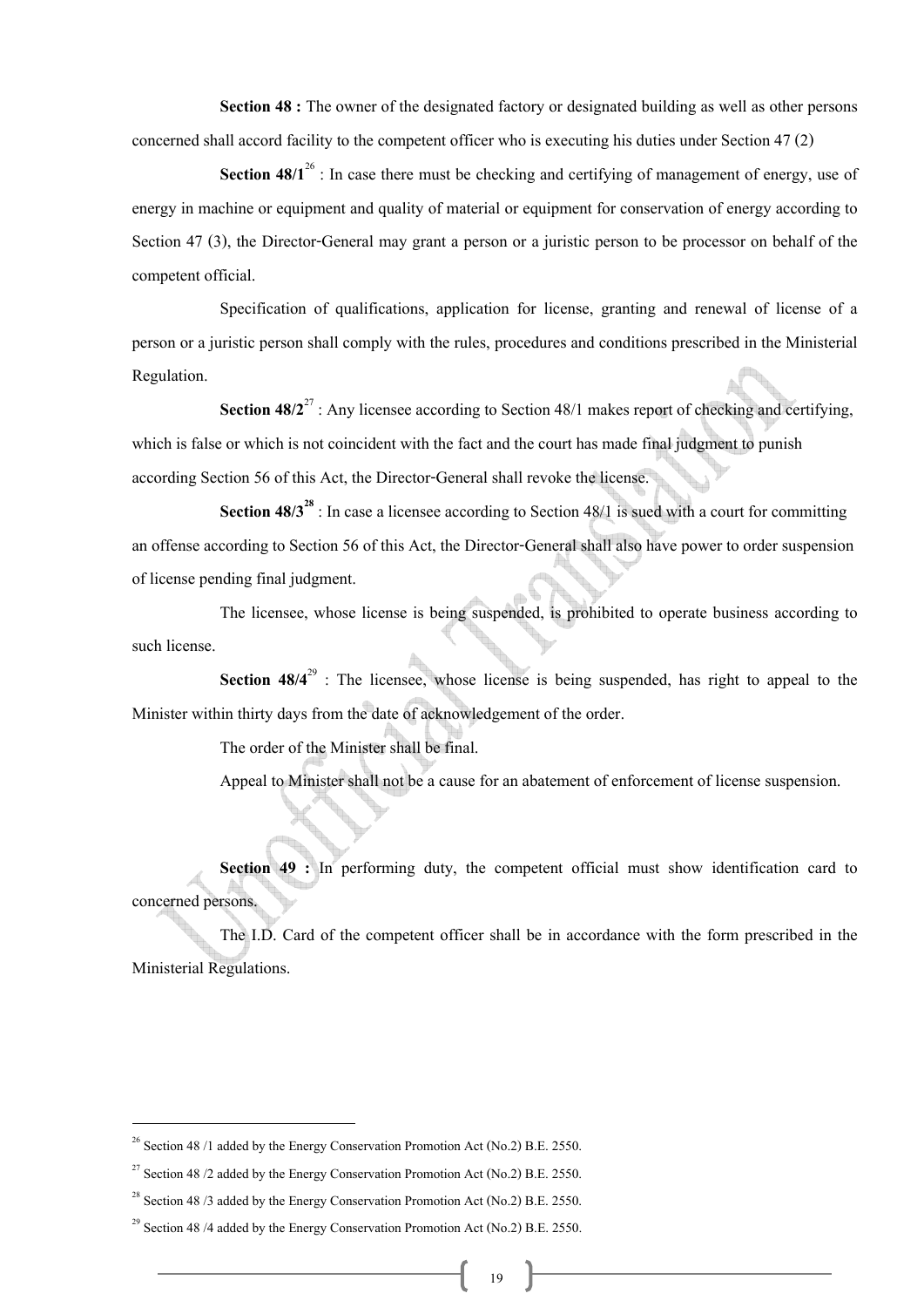#### **DIVISION 8**

#### **APPEALS**

**Section 50 :** The person who has been informed in writing, of the decision under Section 8, Clause three, who does not consent to the decision, may appeal to the Minister within thirty days of the date of being informed.

 In this case, Department of Alternative Energy Development and Efficiency shall suspend any action until the Minister has made a decision and the appellant has already been informed of such decision.

**Section 51 :** The person who received a notice under Section 44, Clause one, who does not consent to the decision, may appeal to the minister within thirty days of the date of having been informed.

 The appeal shall not be the cause to suspend lawful enforcement, except when the Minister deems appropriate to suspend lawful enforcement temporarily.

**Section 52 :** The Minister shall take prompt actions on the proceedings of the appeal under Section 50 and Section 51.

The decision of the Minister shall be treated as final.

#### **DIVISION 9**

#### **PUNISHMENT**

**Section 53 :** The owner of any designated factory who furnishes false information or false reasons under Section 8, Clause Three, shall be punished with imprisonment of not exceeding three months and a fine of not exceeding one hundred and fifty thousand Baht, or both.

**Section 54 :** Any owner of a designated factory who fails to comply with the instruction of the Director General under Section 10, or any owner of the designated building who fails to comply with the instruction of the Director General under Section 10, which applies mutatis mutandis under Section 21, shall be punished with a fine of not exceeding fifty thousand Baht.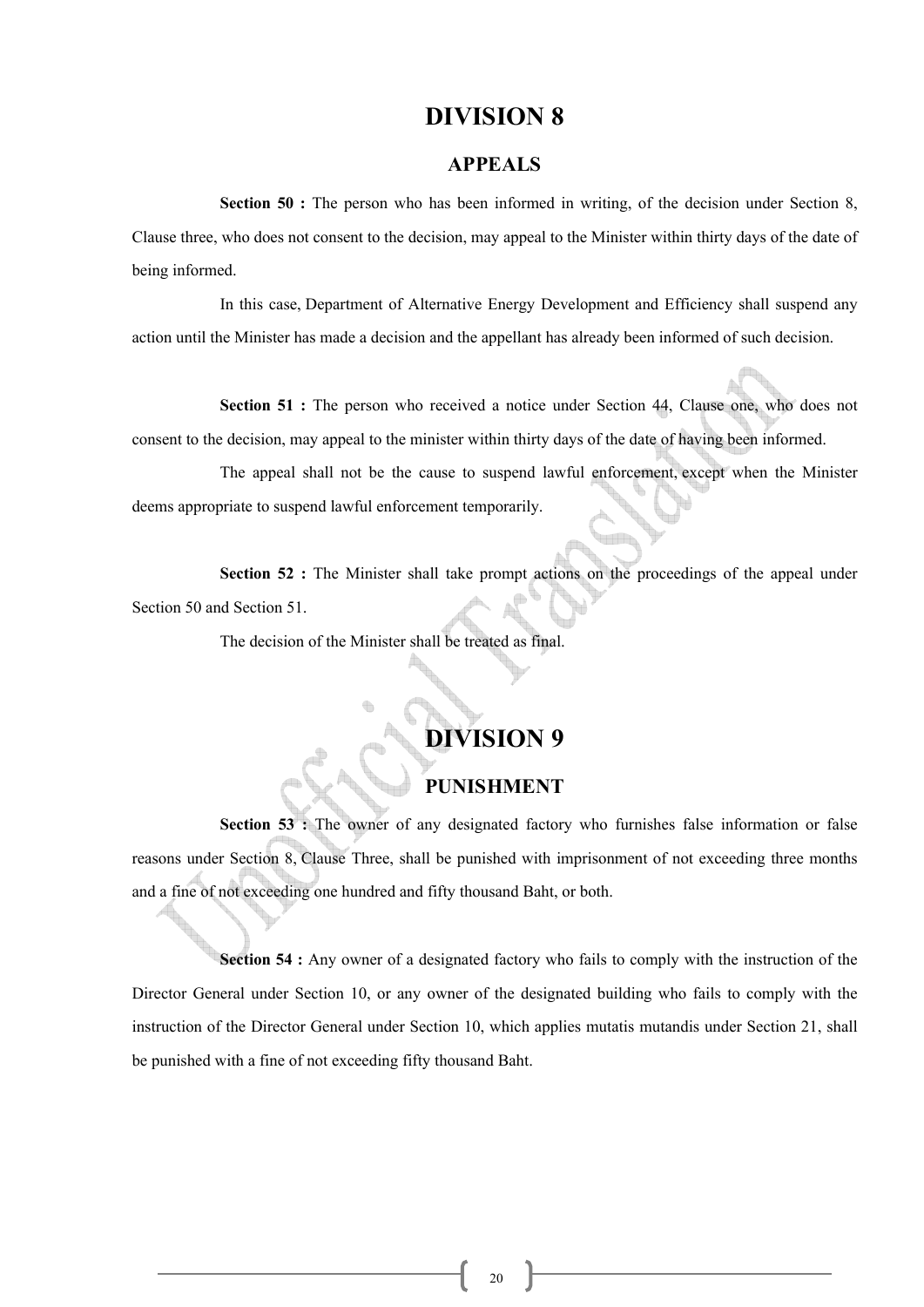**Section 55<sup>30</sup>**: Any owner of controlled factory, owner of controlled building or a person, who is responsible for energy does not comply with the Ministerial Regulation issued according to provision in Section 9 or Section 21, shall be punished by a fine of not exceeding two hundred thousand baht.

**Section 56<sup>31</sup>**: Any licensee for checking and certifying management of energy, use of energy in machine or equipment and quality of material or equipment for energy conservation according to Section 48/1 reports result of checking and certifying according to Section 47 (3), which is false or is not coincident with the fact must be punished by not exceeding three month imprisonment or a fine of not exceeding two hundred thousand baht or both.

#### Section 57<sup>32</sup>

**Section 58 :** Any person who fails to send contributions to the Fund, or sends less than the full amount of contributions to the Fund, under Section 35, Section 36, or Section 37, shall be punished with imprisonment of three months to two years, or a fine of one hundred thousand Baht to ten million Baht, or both.

**Section 59 :** Whoever obstructs or fails to accord facility to the competent officer in the execution of his duties under Section 47 (2) shall be punished with a fine of not exceeding five thousand Baht.

**Section 60 :** In the event that the person who has committed an offence and shall be punished under this Act is a juristic person, the director or manager of such juristic person, or a person responsible for carrying out the business of such juristic person, shall also be punished likewise, unless he can prove that he has not part in committing such an offence.

**Section 61 :** For any offence under this Act, the committee appointed by the Minister to settle the case, consisting of three law experts chosen from among government officials, shall have the power to settle the case. When the offender has paid the fine for the amount to be settles, within the limit of time determined by the Committee, the case shall be considered settled under the Criminal Procedure Code.

<sup>&</sup>lt;sup>30</sup> Section 55 amended by the Energy Conservation Promotion Act (No.2) B.E. 2550.<br><sup>31</sup> Section 56 amended by the Energy Conservation Promotion Act (No.2) B.E. 2550.<br><sup>32</sup> Section 57 revoked by the Energy Conservation Prom